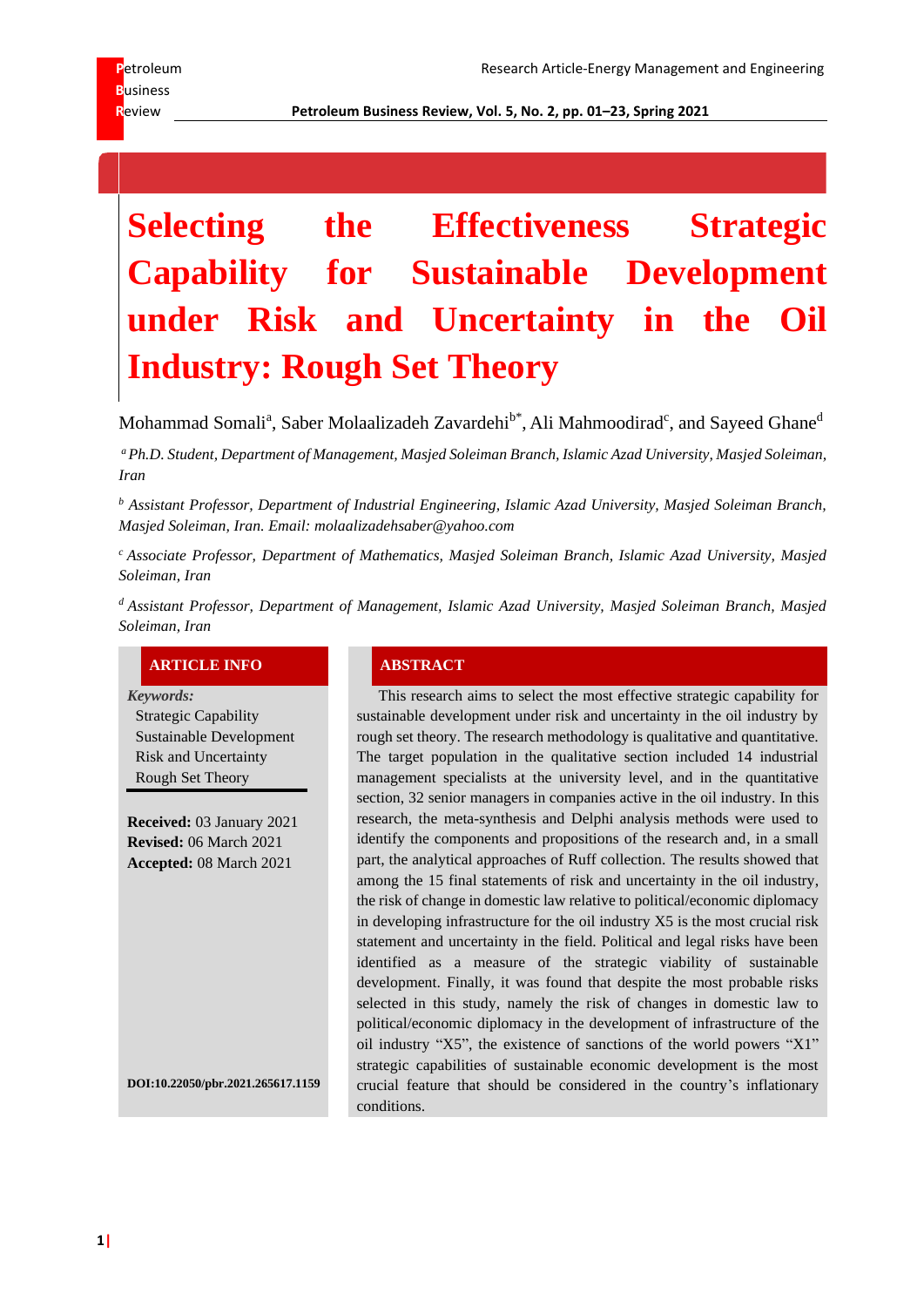# **1. Introduction**

The development structure has evolved and shifted from a strictly static basis into dynamism to achieve sustainability with the advancement of societies and modification of different aspects, such as political, economic, cultural, and social changes. Development is a dynamic, all-embracing, multidimensional phenomenon based on the above shifts, which form the foundation of the separation of countries. It is often seen as a concern in comprehensive outlooks.

The majority of planners, government officials, policymakers, researchers, and experts pursue determining a level for sustainability as a subjective challenge. They always try to create integration and coherence in achieving balanced and sustainable development by submitting plans and propositions to the governance system to strengthen the capabilities needed to raise communities' welfare (Rezaei Pendari, 2020). In other words, in determining sustainable development strategies, the objective is to improve living conditions, human capacities, expansion of facilities, human endowment, and many of society's ideals for development. This is because unsustainable industrial development has become a significant challenge in increasing countries' various threats and challenges. Moreover, economic inequality in these countries has disrupted the equilibrium of capital distribution and led to environmental degradation (Barbero and Bicocca, 2017).

The existing challenges demonstrate that countries cannot live healthy and optimal life without sustainable development strategies. Thus, they must consider specific capabilities to achieve consistent sustainability against risks and uncertainties by prioritizing their development strategies. As a result, two goals are pursued by the strategic capability for sustainable development. Firstly, they aim to identify and control the risks and uncertainties to help raise the chances of succeeding in reaching the predetermined outlooks. Secondly, they seek to integrate various development fields like environmental protection, economic effectiveness, social welfare, and cultural authenticity to improve how communities enjoy development as a general principle and objective (Stevenson and Richardson, 2010). Sustainable development capabilities are processes based on dynamic resource management and saving functions to maximize their interests for sustainable preservation. They are also a structural, social, and economic mechanism for reducing the gap of changing needs in the future by facilitating institutional

changes and technological development (Voget-Kleschin, 2013). Explaining the problem of this study, though Rocha et al. (2007) believes in an integrated system of sustainable development strategies, Kim and Marcouiller (2020) believe that sustainable development capabilities should be focused on the segregation of industries to improve the degree of effectiveness. One industry in which this research was carried out is the oil industry. This study aims to select the essential strategic capability for sustainable development under risk and uncertainty in the oil industry.

For this reason, it should be noted that most oil industry experts like Salter and Ford (2000), Hilson and Basu (2003), and Ekins and Vanner (2007) believe that a significant feature of the projects is that in the oil industry projects are risky because there is a little clear basis for identifying, categorizing, and prioritizing them due to continuous environmental and all-out changes. Researching to detect such a level of uncertainty can contribute to the dynamics of sustainable development.

In describing why this study was conducted, it should be noted that, in practice, sustainable development has been put on the agenda as a fundamental approach, in line with the Vision 1404 Document. Integrated into the 6th Five-Year Development Plan, it has been attempted to proceed with sustainable development capabilities based on the segregation of industries, such as steel, oil and gas, and petrochemicals (Ghasemi et al., 2020). However, critics in different areas, such as the economy, politics, and environment, argue that economic sanctions, failure in attracting foreign investors, and inability to transfer technological and technical knowledge have questioned levels of risk and uncertainty in all areas, particularly in the oil industry, based on the completion of the existing projects or initiating new projects to pursue the above plans (Asghari, 2017).

In fact, identifying the risks in this area can help develop the functions of strategic capabilities of sustainable development and effectively create the coherence of effective mechanisms in an economic system and enable the country to increase net national production. Therefore, this study aims to identify environmental risks and uncertainties in this industry through a literature review and then select the most critical sustainable development strategic capabilities under the above risks by defining sustainable development strategic components. Therefore, the main question in this research is what is the most effective strategic capability for sustainable development under risks and uncertainties in the oil industry?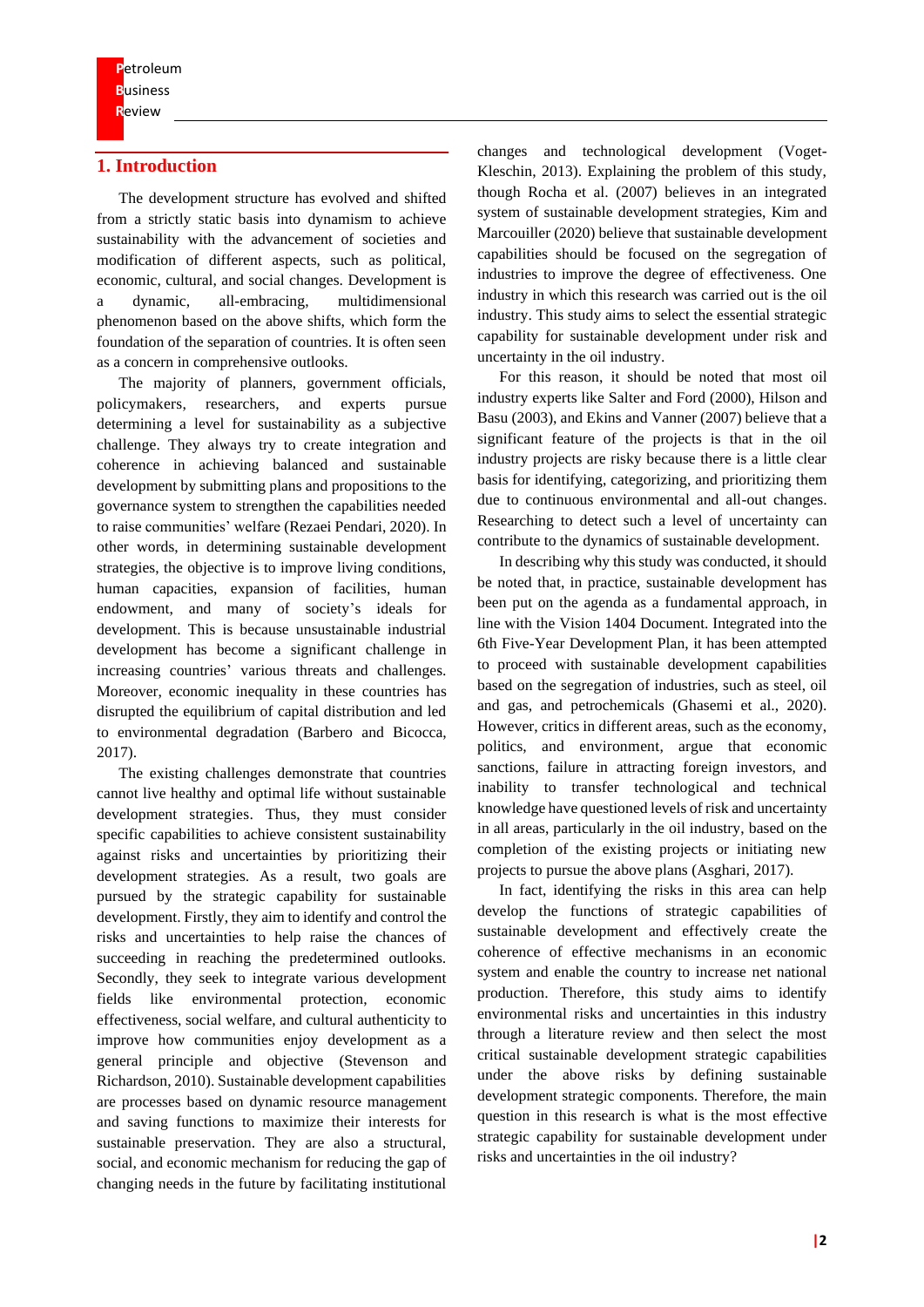

### **2. Literature review**

# **2.1. Strategic capabilities for sustainable development**

The capability has considerable implications for the individual, organizational, and economic spectrum on a strategic basis. It has been defined as a mechanism for increasing dynamism and flexibility to improve existing conditions toward the ideal conditions. According to Barney (1991), the principal theoretician in this field, capabilities are described as the source of valuable and scarce resources management based on a resource-based approach because all resources are heterogeneous in a particular situation, such as an economy and organization. He thinks this heterogeneity can lead to resource depletion over time because its management was unsuccessful. Capabilities are a strategic approach to achieving a sustainable competitive advantage, interpreting the difference between organizations and countries for sustainability in competitiveness and development.

Grant (2010) argues that a capability-based development strategy means that a company's resources and capabilities must be adapted to its externally occurring opportunities. Lessmann and Rauschmayer (2013) conclude that shifting from sustainable development strategies to building up strategic capabilities can contribute to resource competence and increase value by focusing on the role of resources and development capacities as a basis for strategies. For two reasons, these scientists expanded their argument. Regarding the first argument, they expressed that given the higher unsustainability of the industrial climate, the intra-organizational resources and capabilities can be further considered a secondary mechanism for further improving sustainability rather than focusing on the external market. Their second argument stated that development strategies simply aim to achieve advantages in various aspects.

Nevertheless, sustainable development capabilities help enhance the mechanisms of resource control and potential risks. It also makes resources within the value chain framework turn into potential capacities, meritocracy, and ultimately, competitive advantage. Sustainable strategic development capabilities enable businesses to act differently or modify for greater sustainability than their current state. Accordingly, suppose companies have several resources and competencies. However, this set is not supported by sustainable creation, composition, and rearrangement capabilities. In that case, the business will have

acceptable performance in the short term but not achieve a long-term competitive advantage (Augier and Teece, 2009). The long-term development capabilities also underline the long-term visions on the results of presentday activities and global cooperation among countries to reach practical solutions. Scott and Rajabifard (2017) also defined sustainable development capabilities as a process of change in the use of resources, capital management, technological development orientations, and institutional changes.

Consequently, increasing sustainability requires a narrower gap between the present and future needs. Sustainable development strategies are also defined as processes that improve the situation and address social, economic, and cultural weaknesses in developing societies. These countries need a balanced and proportionate driving force in line with developed countries' economic, social, and cultural dimensions (Sandberg and Abrahamsson, 2011).

#### **2.2. Risk and uncertainty**

Risks as an adequate basis for advancing strategies have always been a challenging and near-unresolvable issue to achieve tremendous success. Risk management is a logical and systematic approach to risk analysis, assessment, and management for strategic activities that enable organizations to seize opportunities and minimize losses. The significant advantage of risk management for a company is that it usually reduces avoidable accidents and associated costs, thus contributing to business continuity. Risk management leads to informed decision-making, consistent planning, and better resource utilization. Significant factors that caused organizations and businesses to face many unforeseen risks over their lives include complex environments, high competition, state-of-the-art technologies, developed ICTs, new ways of delivering goods and services, and environmental concerns. The risk comes from the interplay of project goals, i.e., time, cost, quality, performance, scope, and uncertainty. This may be seen as a threatening factor (the damaging risk that endangers the project objectives) or the one offering opportunities (beneficial risks that facilitate and accelerate the achievement of project objectives). Therefore, strategies determine the uncertainties that can be seen as risks.

In contrast to the above approach, which sees risks as positive and negative possible fluctuations in revenues, a conflicting view limits the risk to possible adverse fluctuations only. If the risk is only used negatively, it corresponds to danger (hazard). When the various risk management criteria are first reviewed, it may appear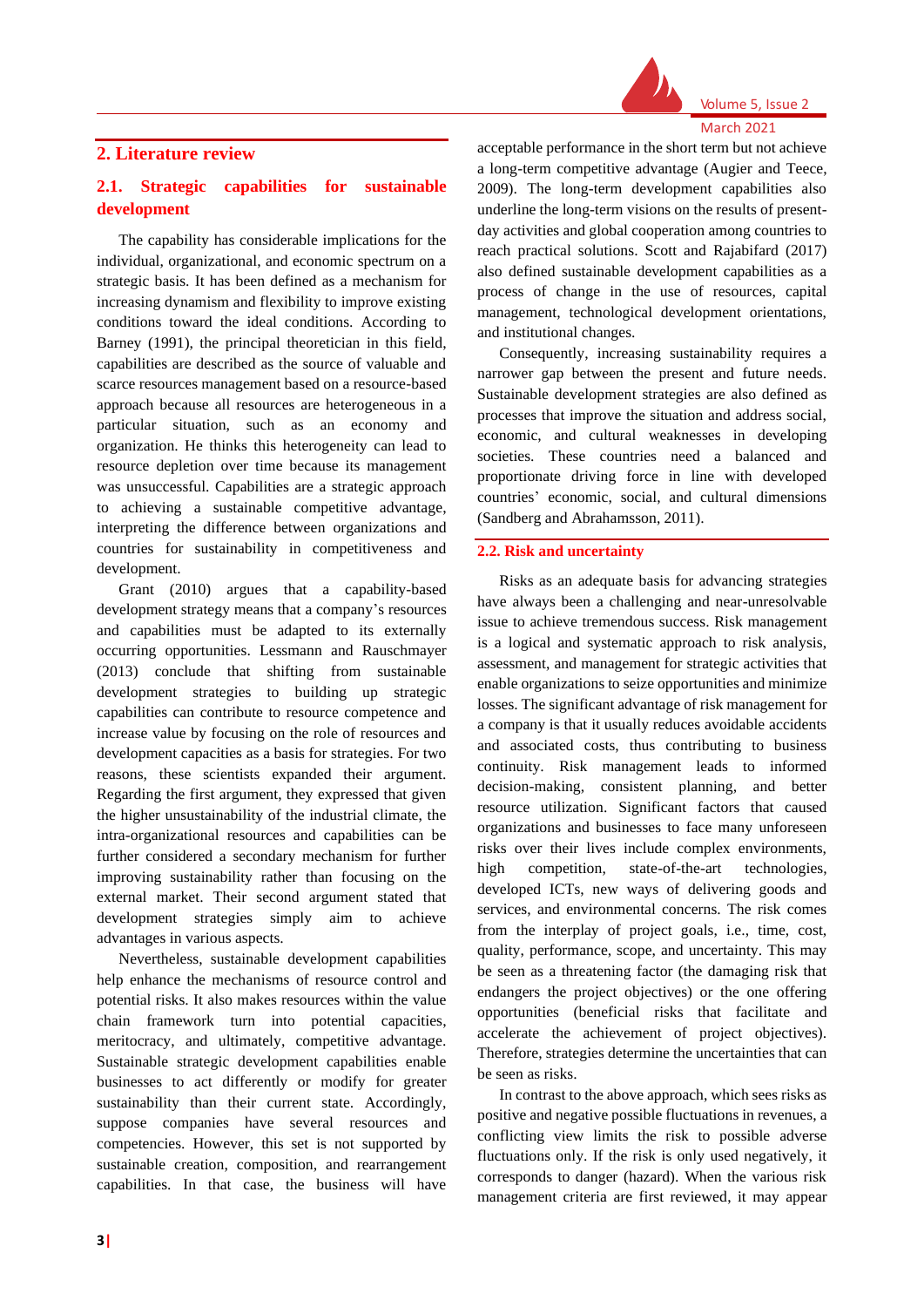that the definitions offered for risk and its consequences are not yet coherent. Superficial risk and uncertainty are the unknown factors that require a thorough understanding of future possibilities. A critical point in this respect is identifying the types of risks associated with strategies that can confront them along the way. This means that risk identification aims to manifest and record the details of the most uncertain events before they occur. This allows the management space necessary to address the risks before they potentially happen. There is no way all potential risks to a project can be identified. Stevenson and Richardson (2010) stated the reasons why risks are not identified in the following framework.



Risk classification can provide a structure that disciplines risk identification and improves the efficiency and quality of risk identification. Various associations and experts in risk management have offered different perspectives on classifying risk, which classify risks based on origins, control and management officer, and internal or external. According to the theoretical foundations, the research questions are as follows:

- 1. What are the risk and uncertainty propositions in the oil industry?
- 2. What are the components of the strategic capabilities for sustainable development in the oil industry?
- 3. What are the most significant risk and uncertainty propositions in the oil industry?
- 4. What is the most effective strategic capability for sustainable development under risk and uncertainty in the oil industry?

#### **3. Methodology**

This is a developmental study in terms of purpose. The theoretical and analytical strategic development capabilities and analytical conditions lack a consistent framework. Since this study seeks to develop the theoretical foundation of this concept under risk and uncertainty, it is considered developmental research. Moreover, it is descriptive research in terms of the

purpose of explaining the phenomenon concerned in the oil industry. Finally, it is inductive-deductive research concerning the rationale for data collection. In the qualitative part, the theoretical foundations of sustainable strategic development capabilities components are primarily analyzed using the inductive approach. Then, the component and propositions identified in the target population are explained based on the deductive approach.

In the qualitative part of this research, mixedresearch meta-analysis has been used. The meta-analysis includes steps taken toward reaching components and propositions. The process steps of Sandelowski and Barroso are perhaps the most significant of these steps (2008). It ranges from acknowledging the root cause for a problem in the form of a research question through the panel members' participation in formulating a particular model based on identifying components and propositions from past research. The most effective strategic capabilities for sustainable development are then identified in the quantitative part by analyzing rough theories. In other words, the most effective strategic capability for sustainable development is selected in the oil industry by analyzing rough sets based on risk and uncertainty propositions.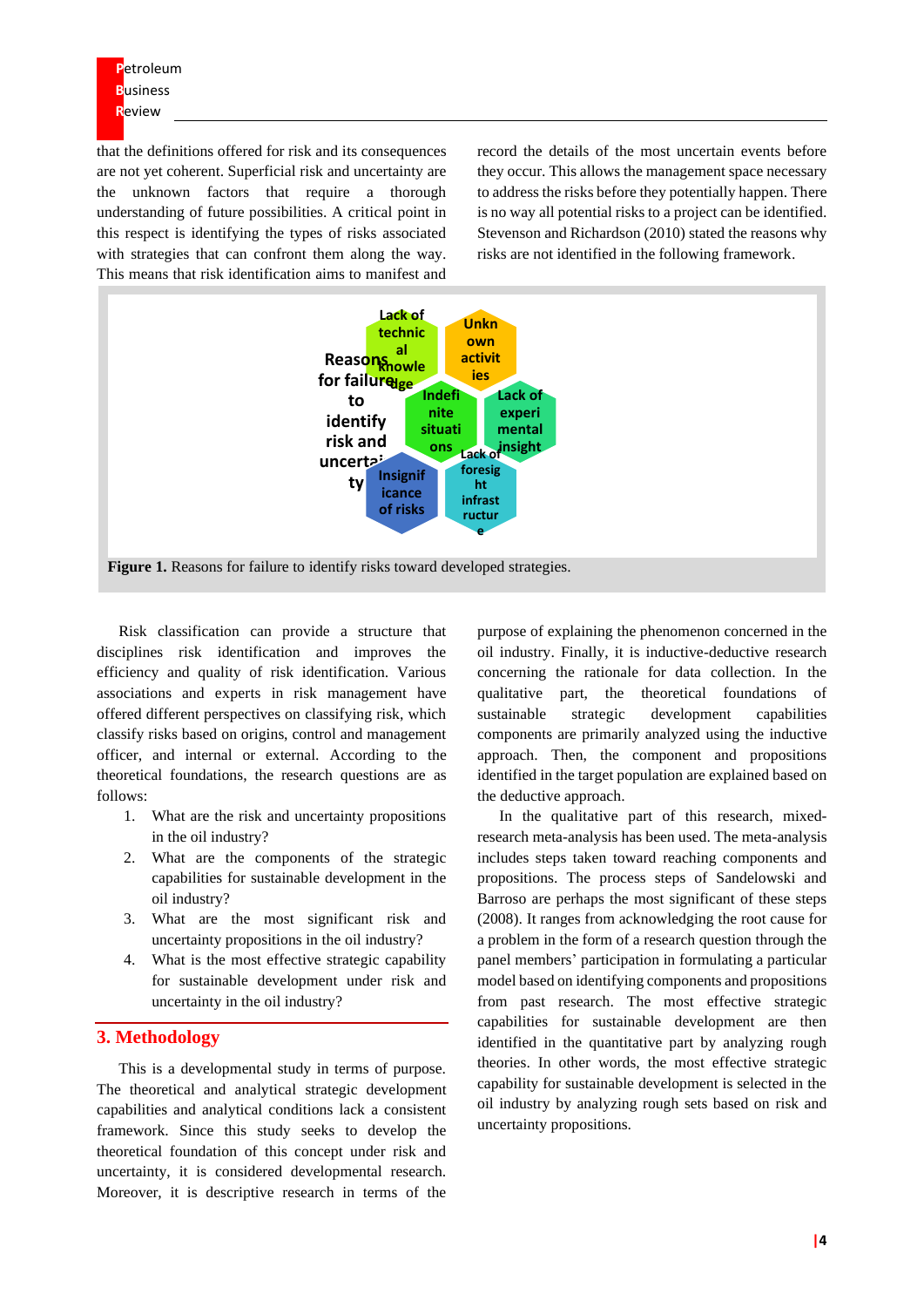

#### **3.1. Statistical population and sampling method**

This study's statistical population consists of the qualitative and quantitative sections. In the qualitative part, the target audience involves functional studies on research topics and 14 industrial management experts interested in studying and identifying risk and uncertainty statements and strategic capability components of sustainable development based on the meta-synthesis framework, critical assessment, and Delphi analysis. A homogeneous qualitative sampling approach was used in panel community participants to select these individuals. The researcher chooses his/her samples in this sampling system to acquire intensely, distilled, and thorough expertise from those who have encountered this phenomenon and can provide the researcher with much information (Sadeghi Fasaei and Naseri Rad, 2012). However, the companies active in the oil industry target population was a limited number of 32 managers levels, appropriate to the statistical population, because the purpose of the participation of this community is to explain the results of the quality sector at the level of these industries companies. Since this approach focuses on analyzing complex structures in some stages, which should focus on particular criteria such as participants' knowledge or competence, it allows up to 32 persons to engage in the cross-matrix questionnaire due to the lack of specific criteria nonsensical responses. The optimum sample size allocation in the range of 15 to 25 individuals was projected by researchers such as Zhang et al. (2016), Shieng et al. (2007), and Pavlak (2005) and based the allocation of the sample population on the available sampling tool according to the filters in line with the design of the analysis.

In the qualitative part, the theoretical foundations of sustainable strategic development capabilities components are primarily analyzed based on the inductive approach concerning the rationale for data collection. Then, the component and propositions identified in the target population are explained based on the deductive approach.

In the qualitative part of this research, mixed research, meta-analysis has been used. The metaanalysis includes steps taken toward reaching components and propositions. The process steps of Sandelowski and Barroso (2008) are perhaps the most significant of these steps. It ranges from acknowledging the root cause for a problem in the form of a research question through the panel members' participation in formulating a particular model based on identifying components and propositions from past research. The

most effective strategic capabilities for sustainable development are then identified in the quantitative part by analyzing rough theories. In other words, the most effective strategic capability for sustainable development is selected in the oil industry by analyzing rough sets based on risk and uncertainty propositions.

#### **4. Research validity**

The content validity ratio (CVR) was used to validate the validity of the constructed questionnaires, based on which 10 panel members were asked to fulfill three "important" criteria; to determine "useful but not appropriate" and "unnecessary" claims. Each researcher selected one of the above three choices to affirm the study's validity. In the end, all the propositions were determined to be above the set standard CVR and were approved.

#### **5. Procedures of the rough set theory**

Pawlak (1982) introduced the Rough sets as a valuable mathematical instrument in uncertainty conditions (Pawlak, 1982). After the Rough set theory, Zhai et al. (2002) proposed the Rough numbers. A Rough number usually includes "lower limit", "upper limit", and "rough boundary interval", which depend only on the original data. Therefore, there is no need for supplementary data, and this can gain a better understanding of the experts' intended concepts and improve the decision-making objectivity (Pawlak, 1982).

Suppose that "U" is a reference set including all members, "Y" is an arbitrary member of U and R sets belonging to "t class".  $R = \{G1, G2, \ldots, Gt\}$ , which covers all members of U. If these classes are in order as G1< G2<...<Gt, then  $\forall Y \in U$ .  $G_q \in R$ .  $1 \le q \le t$ .

The lower approximation (Apr  $(G_q)$ ), the upper approximation ( $\overline{Apr}(G_q)$  and the boundary area (Bnd  $(G_q)$ )3 belonging to class Gq are defined as:

$$
Apr\left(G_q\right) = \bigcup \{ Y \in U \big| R(Y) \le G_q \} \tag{1}
$$

$$
\overline{\text{Apr}}(G_q) = U\{Y \in U | R(Y) \ge G_q\} \tag{2}
$$

$$
\text{Bnd}(G_q) = \bigcup \{ Y \in U | R(Y) \neq G_q \} \tag{3}
$$
\n
$$
= \{ Y \in U | R(Y) > G_q \}
$$
\n
$$
\bigcup \{ Y \in U | R(Y) < G_q \}
$$

Then, Gq can be presented using a Rough number RN (Gq)4 in its corresponding lower and upper limits: (Equations  $(4)$ – $(6)$ ).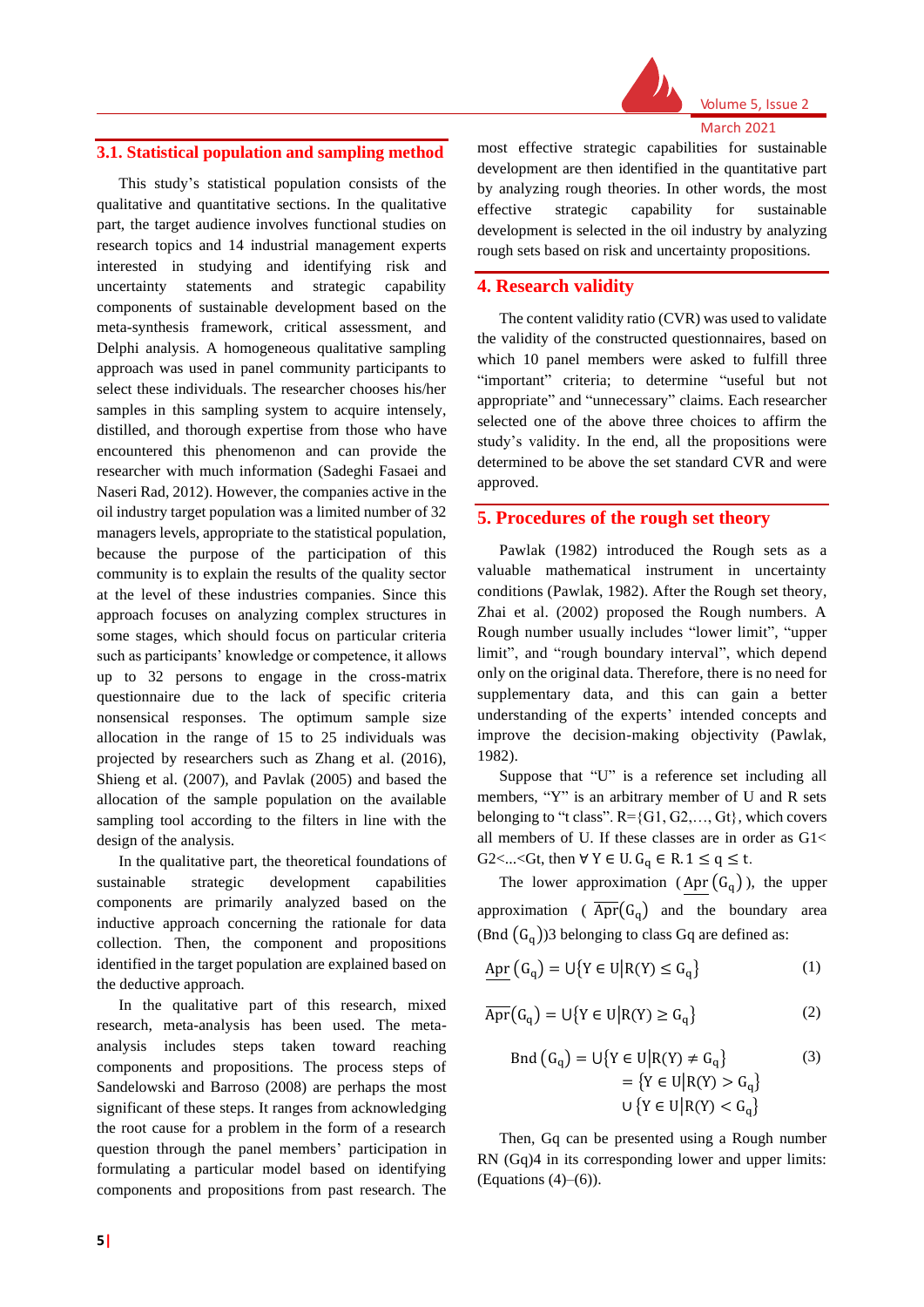$$
\underline{\text{Lim}}(G_q) = \frac{1}{M_L} \sum R(y) | Y \in \underline{\text{Apr}}(G_q)
$$

(4)

(5)

$$
\overline{\text{Lim}}(G_q) = \frac{1}{M_U} \sum R(y) | Y \in \overline{Apr}(G_q)
$$
  

$$
RN(G_q) = [\underline{\text{Lim}}(G_q). \overline{\text{Lim}}(G_q)]
$$

where MU and ML are respectively the values of members Apr  $(G_q)$  and  $\overline{Apr}(G_q)$ .

It is clear that the lower and upper limits determine the mean value of the elements related to upper and lower approximations respectively, and their difference is defined as "Rough boundary interval".

$$
IRBnd(G_q) = \overline{\text{Lim}}(G_q) - \overline{\text{Lim}}(G_q)
$$
 (7)

The Rough boundary interval expresses the ambiguity of "Gq", so that its larger value means more ambiguity, while the smaller value has higher accuracy. Thus, the subjective data can be expressed by the Rough numbers (Ima et al., 2008: 34).

#### **5.1. Gray hierarchy analysis process**

The gray hierarchy analysis process is one of the most famous and commonly used multiple decision making, which can measure the level of preferences' consistency and consider the tangible and intangible criteria. The gray relational analysis method is used to select the best choice based on the number of criteria. Like the TOPSIS and Vikor techniques, this method starts with a decision matrix; however, in addition to distinguishing between the positive and negative criteria, it also distinguishes between the most desirable value. The gray hierarchy analysis process was used in this research because the experts' judgments were subjective and ambiguous. In the following, the gray hierarchy analysis process is presented in step 1. Determine the goals, criteria, and choices of the research and form the hierarchy structure.

Step 2. Prepare the pairwise comparison questionnaire and collect the experts' opinions.

Step 3. Using the concept of Rough theory to change the experts' preferences to interval numbers and form the interval pairwise comparison matrix like the below equation:

$$
M = \begin{bmatrix} \begin{bmatrix} 1.1 & \begin{bmatrix} x_{12}^L & x_{12}^U \end{bmatrix} \dots & \begin{bmatrix} x_{1m}^L & x_{1m}^U \end{bmatrix} \\ \begin{bmatrix} x_{21}^L & x_{21}^U \end{bmatrix} & \begin{bmatrix} 1.1 & \dots & \begin{bmatrix} x_{2m}^L & x_{2m}^U \end{bmatrix} \\ \vdots & \vdots & \ddots & \vdots \\ \begin{bmatrix} x_{m1}^L & x_{2m}^U \end{bmatrix} & \dots & \begin{bmatrix} 1.1 \end{bmatrix} \end{bmatrix} \end{bmatrix} \end{bmatrix} \tag{8}
$$

(6) where  $x_{ij}^L$  is the lower limit, and  $x_{ij}^U$  indicates the upper limit (p. 11).

Before computing interval numbers, the inconsistency rate of the pairwise comparison questionnaires should be measured, and if this rate is acceptable (below 0.1), we can compute the interval numbers.

Step 4. Calculating the weight of each of the research's criteria using Equations (9) and (10)

$$
w_{i} = \left[\prod_{j=1}^{m} x_{ij}^{L} \cdot \prod_{j=1}^{m} x_{ij}^{U}\right]
$$
\n
$$
w'_{i} = w_{i}/\max(w_{i}^{U})
$$
\n(10)

where W1' is a normalized form. Finally, the weight of the research criteria is obtained (Zhu et al., 2015: 413).

#### **5.2. Gray Vikor method**

Step 1: In the Vikor method, the decision matrix is formed. Since we have used the Gray Vikor method in this research, the Vikor questionnaire completed by the experts must be first changed into the interval numbers using the Rough theory concept, then perform calculations using the Gray Vikor method. In the following, the Gray Vikor method is presented:

Step 1: Forming the interval decision matrix obtained from the Rough theory,

$$
D = \begin{bmatrix} f_{11}^{L} f_{11}^{U} & f_{12}^{L} f_{12}^{U} & \dots & f_{1m}^{L} f_{1m}^{U} \\ f_{21}^{L} f_{21}^{U} & f_{22}^{L} f_{22}^{L} & \dots & f_{2m}^{L} f_{2m}^{U} \\ f_{n1}^{L} f_{n2}^{U} & f_{n2}^{L} f_{n2}^{U} & \dots & f_{nm}^{L} f_{nm}^{U} \end{bmatrix}
$$
(11)

Step 2: Determining the best (the most desirable) value  $f_j^*$  and the worst value  $f_{ij}^-$  in each criterion of matrix D. For positive criterion (with the profit nature), the largest number shows the best value, and the smallest value shows the worst value:

$$
f_j^* = \text{Max}_{i} f_{ij}^U . f_{ij}^- = \text{Min}_{i} f_{ij}^L
$$
\n(12)

It is vice versa for negative criterion (with the expense nature):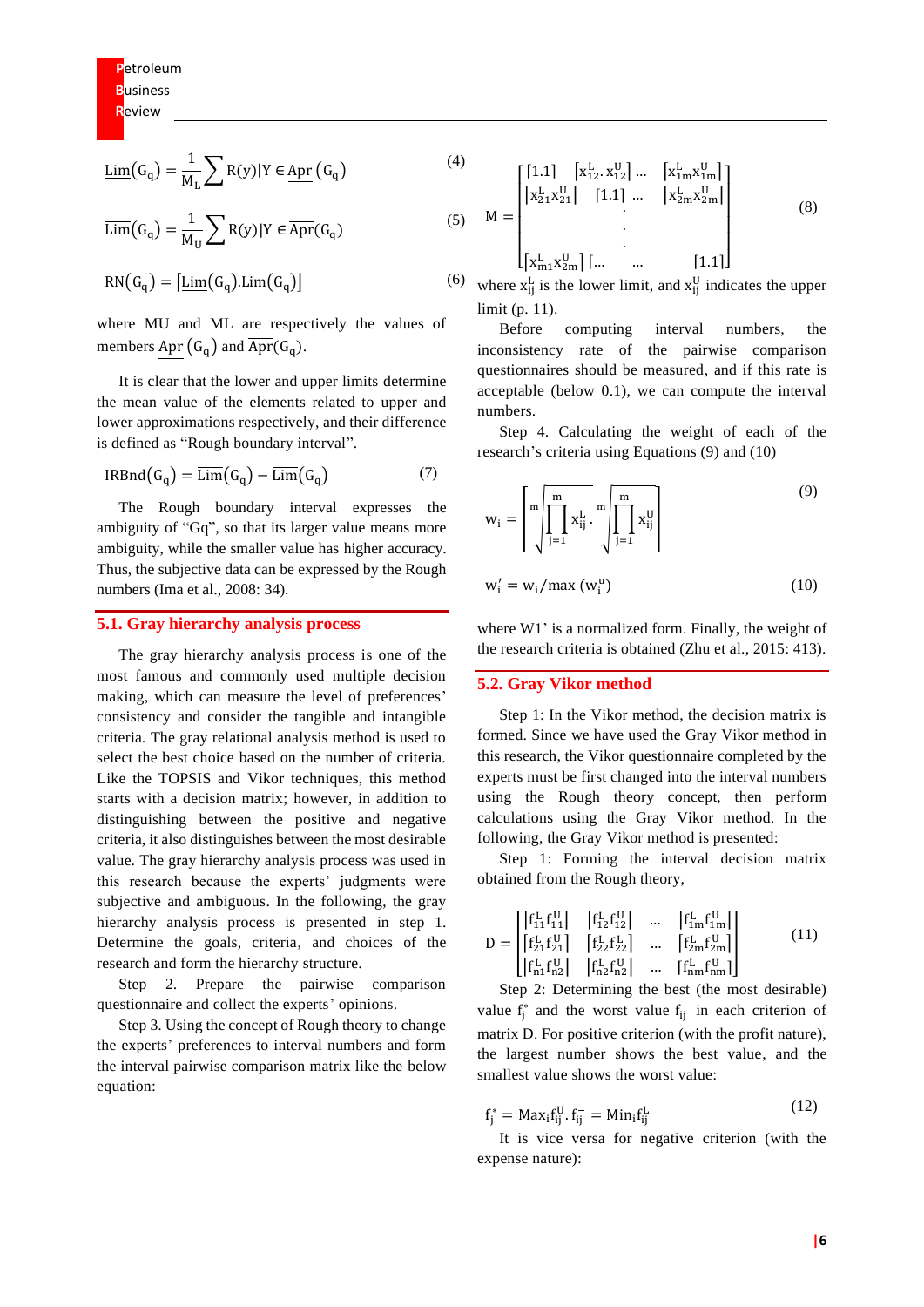

$$
f_j^* = Min_i f_{ij}^U . f_{ij}^- = Max_i f_{ij}^L \tag{13}
$$

In general, the best and the worst values are obtained as follows:

$$
f_j^* = \{ (Max_i f_{ij}^U | j \in B) \text{or} (Min_i f_{ij}^L | j \in C) \}
$$
 (14)

$$
\mathbf{f}_{j}^{-} = \{ (\text{Min}_{i} \mathbf{f}_{ij}^{\text{L}} | j \in B) \text{or} (\text{Max}_{i} \mathbf{f}_{ij}^{\text{U}} | j \in C) \}
$$
(15)

where *B* is a set of positive criteria, and *C* is a set of negative criteria.

Step 3: Calculating the values of  $\left[S_i^L S_i^U\right]$  and  $\left[R_i^L R_i^U\right]$ 

$$
S_i^L
$$
  
=  $\sum_{j \in B} W_j^L \left( \frac{f_j^* - f_{ij}^U}{f_j^* - f_j^-} \right)$   
+  $\sum_{j \in B} W_j^L \left( \frac{f_{ij}^L - f_j^*}{f_j^- - f_j^*} \right)$  (16)

 $S_i^U$ 

$$
= \sum_{j \in B} W_j^U \left( \frac{f_j^* - f_{ij}^L}{f_j^* - f_j^-} \right) + \sum_{j \in B} W_j^U \left( \frac{f_{ij}^U - f_j^*}{f_j^- - f_j^*} \right)
$$
(17)

$$
R_i^L = \max_j \begin{cases} W_j^L \frac{f_j^* - f_{ij}^U}{f_j^* - f_j^-} \middle| j \in B \\ W_j^L \frac{f_{ij}^L - f_j^*}{f_j^- - f_j^*} \middle| j \in C \end{cases} \tag{18}
$$

$$
R_i^U = max_j \begin{cases} W_j^U \frac{f_j^* - f_{ij}^L}{f_j^* - f_j^-} \middle| j \in B \\ W_j^U \frac{f_{ij}^U - f_j^*}{f_j^- - f_j^*} \middle| j \in C \end{cases}
$$
 (19)

where  $W_j^L$  is the lower limit, and  $W_j^U$  represents the upper limit of each criterion's weight.

Step 4: Calculating the values of  $\left[Q_i^LQ_i^U\right]$ 

$$
Q_i^L = \nu \left( \frac{S_i^L - S^*}{S^- - S^*} \right) + (1 - \nu) \left( \frac{R_i^L - R^*}{R^- - R^*} \right)
$$
 (20)

$$
Q_i^U = \nu \left( \frac{s_i^U - s^*}{s^- - s^*} \right) + (1 - \nu) \left( \frac{R_i^U - R^*}{R^- - R^*} \right) \tag{21}
$$

 $S^* =$  $Min_i S_i^L$  $S^- =$  $MaxS_i^U$ R ∗  $=$  Min<sub>i</sub> $R_i^L$  $R^* =$  $Max_iR_i^U$ *Q* is a cumulative index, and *v* indicates the weight of the maximum criterion policy given by  $v \in$ [0.1]: usually  $v = \frac{0}{5}$ 

Step 5: Ranking choices according to S, R, and Q.

5

Since the Gray Vikor method suggests the interval weights for the research choices, the weight of the choices, similar to the Vikor method, cannot be easily ranked according to the Q index. In order to rank the interval weights, several ways are described below.

$$
A = [a_1, a_2]; B[b_1, b_2]
$$
 (22)

$$
C = [c_1, c_2] = A - B = [a_1 - b_2, a_2 - b_1]
$$
\n(23)

$$
IF \frac{|c_1|}{c_2 - c_1} < \frac{|c_2|}{c_2 - c_1} \to \text{Then } A > B
$$
 (24)

$$
IF \frac{|c_1|}{c_2 - c_1} < \frac{|c_2|}{c_2 - c_1} \to \text{Then } A \leq B
$$
 (25)

#### **6. Findings**

#### **6.1. Meta-synthesis and Delphi findings**

It was first used via databases and research references to perform meta-synthesis. Thus, this study examines the components relevant to the U-BEE and the propositions for technological startup growth, depending on the meta-analysis and Delphi analysis method. On this basis, the following databases and academic references are used to derive similar research related to the research subject.

**Table 1.:** Information data banks and official research references.

| <b>Internal databases</b> | <b>External databases</b> |
|---------------------------|---------------------------|
| <b>MAGIRAN</b>            | Sciencedirect             |
| <b>NOORSOFR</b>           | Emeraldinsight            |
| SID.                      | OnlineLierary             |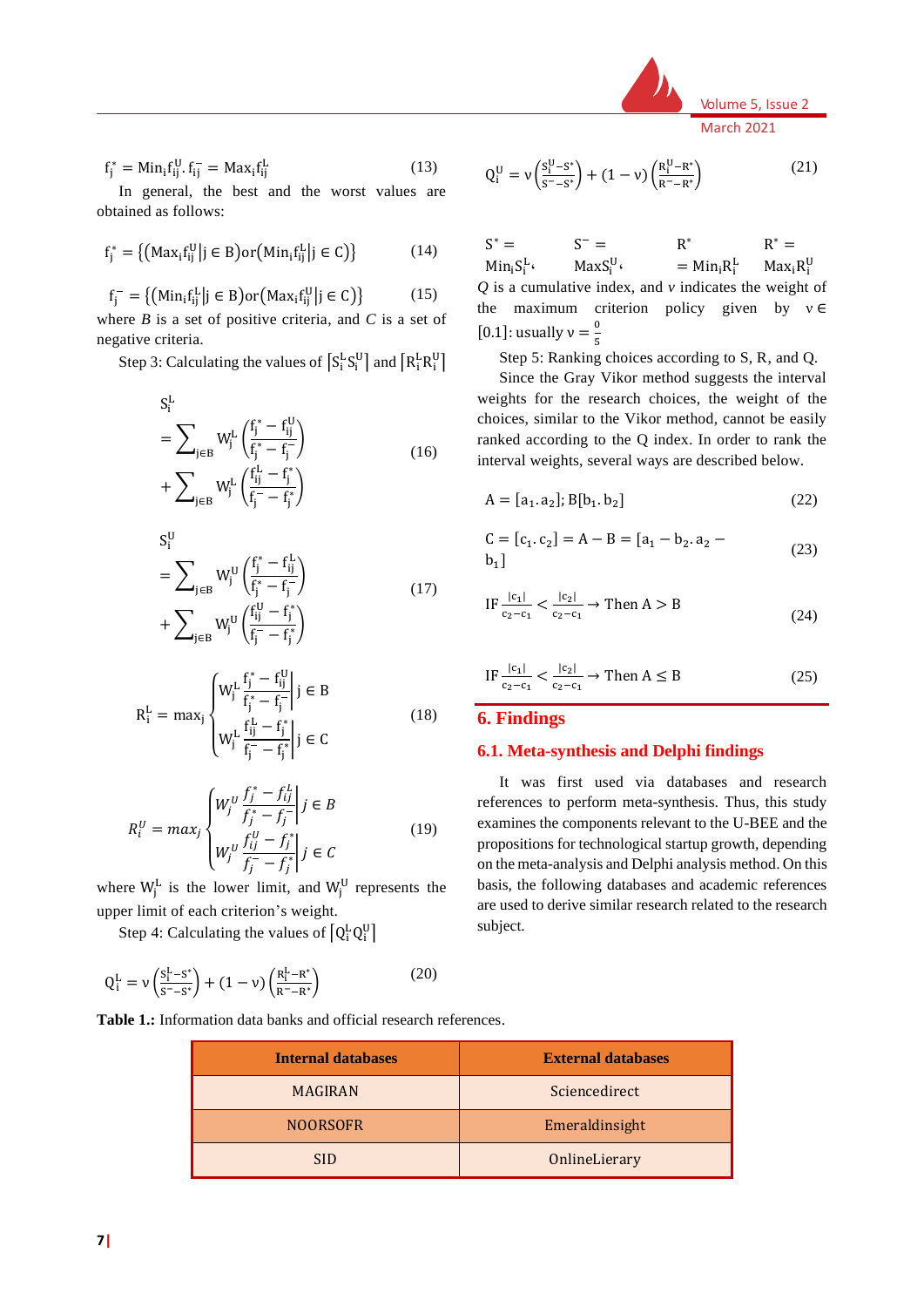According to the protocol and hyper-combination assessment process, a range of relevant and accurate study studies was found from 2015 to 2020. The study

relevant to the research purpose was defined to identify comparable papers and inquiries and use the above research bases and sources.



Based on three aspects of the title, content, and review of the study screening, it was decided that 30 research studies should be used as a basis for assessment to define the components of the university entrepreneurship ecosystem and the propositions for technological startup growth. Following this stage, the themes were classified and divided into components and propositions in the following process, based on the Sterling (2001) methodology. According to this approach, with the aid of 14 research experts, the first 30 studies accepted by 10 critical assessment method criteria, including research goals, research method reasoning, research architecture, sampling, data **Table 2.** The process of evaluating the approved research.

processing, reflectivity, analytical precision, theoretical and transparent expression of findings and research importance, are prepared to achieve a more coherent understanding. Action is taken separately to create a more coherent understanding of identifying components and propositions.

#### **a. Identifying the Propositions of Risk and Uncertainty (***x***)**

Propositions of risk and uncertainty are decided in this section, as defined, based on the Sterling (2001) process, based on the meta-synthesis and critical assessment scale.

|                        |                            |                                   |                                      |                                      | <b>External research</b>              |                            |                     |                 |                                                |                          | <b>Internal research</b>                                                 |                                                 |                                                     |                                                               |                                                               |                                           |  |  |
|------------------------|----------------------------|-----------------------------------|--------------------------------------|--------------------------------------|---------------------------------------|----------------------------|---------------------|-----------------|------------------------------------------------|--------------------------|--------------------------------------------------------------------------|-------------------------------------------------|-----------------------------------------------------|---------------------------------------------------------------|---------------------------------------------------------------|-------------------------------------------|--|--|
|                        | 1                          | $\overline{2}$                    | 3                                    | 4                                    | 5                                     | 6                          | 7                   | 8               | 9                                              | 10                       | 11                                                                       | 12                                              | 13                                                  | 14                                                            | 15                                                            | <b>16</b>                                 |  |  |
|                        | Kassem<br>et al.<br>(2020) | Jagoda<br>and<br>Wojcik<br>(2019) | <b>Kassem</b><br>g.<br>al.<br>(2019) | <b>Ochieng</b><br>œ<br>al.<br>(2018) | Shqairat<br>pue<br>Sundarakani (2018) | Sumbal<br>et al.<br>(2018) | Tan and Ma $(2017)$ | Dutta<br>(2017) | <b>Wan</b><br><b>Ahmad</b><br>et al.<br>(2016) | Lee<br>g<br>e.<br>(2016) | Malekshah<br>pue<br><b>Seyed</b><br>Morteza<br><b>Hosseini</b><br>(2020) | Takurosta<br>$\mathbf{e}$<br>٣.<br><b>(2019</b> | <b>Mahmoud and Shirmard</b><br><b>JDezki</b> (2019) | Heydari<br><b>Fatehabad</b><br>and<br>Takli<br>i ta<br>(2018) | $\triangleright$<br>skari <sub></sub><br>ዌ<br>ø<br>⊨<br>(2017 | Emami<br>Meybodi<br>pum<br>Hadi<br>(2017) |  |  |
| Research objective     | $\overline{4}$             | 3                                 | $\overline{4}$                       | $\overline{2}$                       | $\overline{2}$                        | 3                          | 5                   | $\overline{2}$  | 3                                              | 3                        | 3                                                                        | 4                                               | $\overline{2}$                                      | $\overline{4}$                                                | 3                                                             | 3                                         |  |  |
| <b>Research method</b> | 4                          | 3                                 | 3                                    | $\overline{2}$                       | 3                                     | 4                          | 5                   | 3               | 3                                              | $\overline{4}$           | 3                                                                        | 4                                               | $\overline{2}$                                      | 4                                                             | 4                                                             | 3                                         |  |  |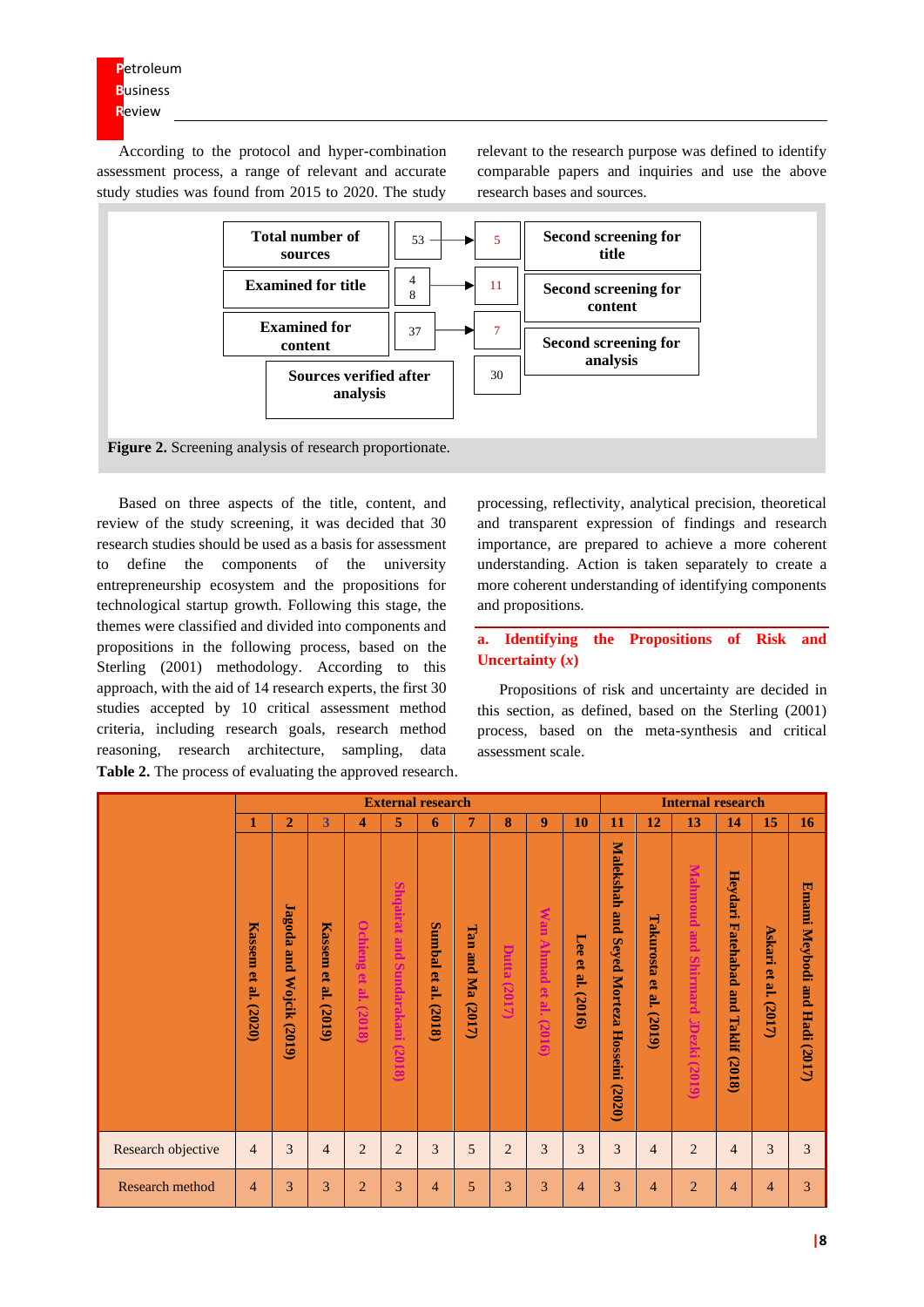

Volume 5, Issue

 $Ma$ 

| Research design          | $\overline{4}$ | 3              | $\overline{4}$ | $\overline{c}$          | 3              | 3              | $\overline{4}$ | $\overline{2}$  | $\overline{2}$  | $\overline{4}$             | $\overline{4}$             | $\overline{4}$             | $\overline{2}$  | 5              | $\overline{4}$ | $\overline{4}$ |
|--------------------------|----------------|----------------|----------------|-------------------------|----------------|----------------|----------------|-----------------|-----------------|----------------------------|----------------------------|----------------------------|-----------------|----------------|----------------|----------------|
| Sampling method          | $\overline{4}$ | $\overline{4}$ | $\overline{4}$ | 3                       | $\overline{4}$ | $\overline{4}$ | $\overline{4}$ | $\overline{2}$  | 3               | $\overline{4}$             | 3                          | $\overline{4}$             | 3               | $\overline{4}$ | $\overline{4}$ | 3              |
| Collection method        | 3              | 5              | 3              | $\overline{\mathbf{3}}$ | 3              | $\overline{4}$ | $\overline{4}$ | 3               | $\overline{2}$  | $\overline{4}$             | 3                          | 5                          | $\overline{2}$  | 5              | 3              | $\overline{4}$ |
| Generalizing<br>findings | $\overline{4}$ | $\overline{4}$ | $\overline{4}$ | 3                       | $\overline{2}$ | $\overline{4}$ | $\overline{4}$ | 3               | 3               | $\overline{4}$             | $\overline{4}$             | $\overline{4}$             | 3               | $\overline{4}$ | $\overline{4}$ | 3              |
| Ethics                   | 5              | 3              | $\overline{4}$ | $\overline{2}$          | 3              | 3              | 5              | $\overline{2}$  | 3               | $\overline{4}$             | 3                          | $\overline{4}$             | $\overline{2}$  | 3              | $\overline{4}$ | $\overline{4}$ |
| Statistical analysis     | $\overline{4}$ | $\overline{4}$ | 3              | $\overline{c}$          | $\overline{2}$ | $\overline{4}$ | 5              | 3               | 3               | $\overline{4}$             | $\overline{4}$             | ۵                          | 3               | $\overline{4}$ | $\overline{4}$ | $\overline{4}$ |
| Theoretical capacity     | $\overline{4}$ | 3              | 3              | $\overline{2}$          | 3              | $\overline{4}$ | $\overline{4}$ | $\overline{2}$  | 3               | 5                          | $\overline{4}$             | $\overline{4}$             | 3               | 3              | $\overline{4}$ | 3              |
| Research value           | $\overline{4}$ | 3              | $\overline{4}$ | 3                       | 3              | $\overline{4}$ | $\overline{4}$ | $\overline{2}$  | 3               | $\overline{4}$             | $\overline{4}$             | 5                          | 3               | $\overline{4}$ | $\overline{4}$ | 3              |
| <b>Total</b>             | 36             | 35             | 36             | 25                      | 29             | 37             | 44             | 24              | 28              | 40                         | 35                         | 43                         | 25              | 39             | 38             | 35             |
| Confirmed/excluded       | Confirmed      | Confirmed      | Confirmed      | <b>Excluded</b>         | Excluded       | Confirmed      | Confirmed      | <b>Excluded</b> | <b>Excluded</b> | $\operatorname{Continmed}$ | $\operatorname{Continmed}$ | $\operatorname{Continmed}$ | <b>Excluded</b> | Confirmed      | Confirmed      | Confirmed      |

The scores presented based on the mode index revealed that five studies that were approved scored less than 30 of 50, including Ochieng, Shqairat, Sandarakani (2018), Dota (2017), Wan Ahmad et al. (2016), and Mahmoud and Shirmardi-Dezki (2019). Studies ranked 30 and above were excluded according to the guidelines on the adequacy of the scoring of this study. The research subjects (themes) are then extracted using the Trade-Sterling approach (2001). The following scoring technique is used to assess the risk and uncertainty

propositions. Accordingly, all sub-criteria extracted from the texts of approved articles are written in the table column. The names of the researchers for the approved research will then be given in the row of each table. The symbol ""is then inserted based on the sub-criteria used by each researcher in the table column. The scores of each  $\boxtimes$  will then be summed up and inserted into the column for sub-criteria. Scores higher than the average of the research conducted would then be chosen as research components.

**Table 3.** The process of determining the main research components.

| <b>Researchers</b>                             | Economic<br>risks | Technical<br>and<br>technological<br>risks | Political<br>risks | Legal<br>risks | <b>Structural</b><br>risks | Financial<br>risks |
|------------------------------------------------|-------------------|--------------------------------------------|--------------------|----------------|----------------------------|--------------------|
| Kassem et al. (2020)                           |                   | $\triangledown$                            | $\triangledown$    |                | $\triangledown$            |                    |
| Jagoda and Wojcik (2019)                       |                   |                                            |                    | ☑              |                            |                    |
| Kassem et al. (2019)                           |                   |                                            | $\triangledown$    |                | $\triangledown$            |                    |
| Sumbal et al. (2018)                           |                   | $\triangledown$                            |                    | ☑              |                            | ⊠                  |
| Tan and Ma $(2017)$                            | $\triangledown$   | $\triangledown$                            | $\triangledown$    |                | $\triangledown$            |                    |
| Lee et al. (2016)                              |                   |                                            |                    |                | $\triangledown$            | ⊠                  |
| Malekshah and Seyed Morteza Hosseini<br>(2020) |                   | $\triangledown$                            |                    |                |                            |                    |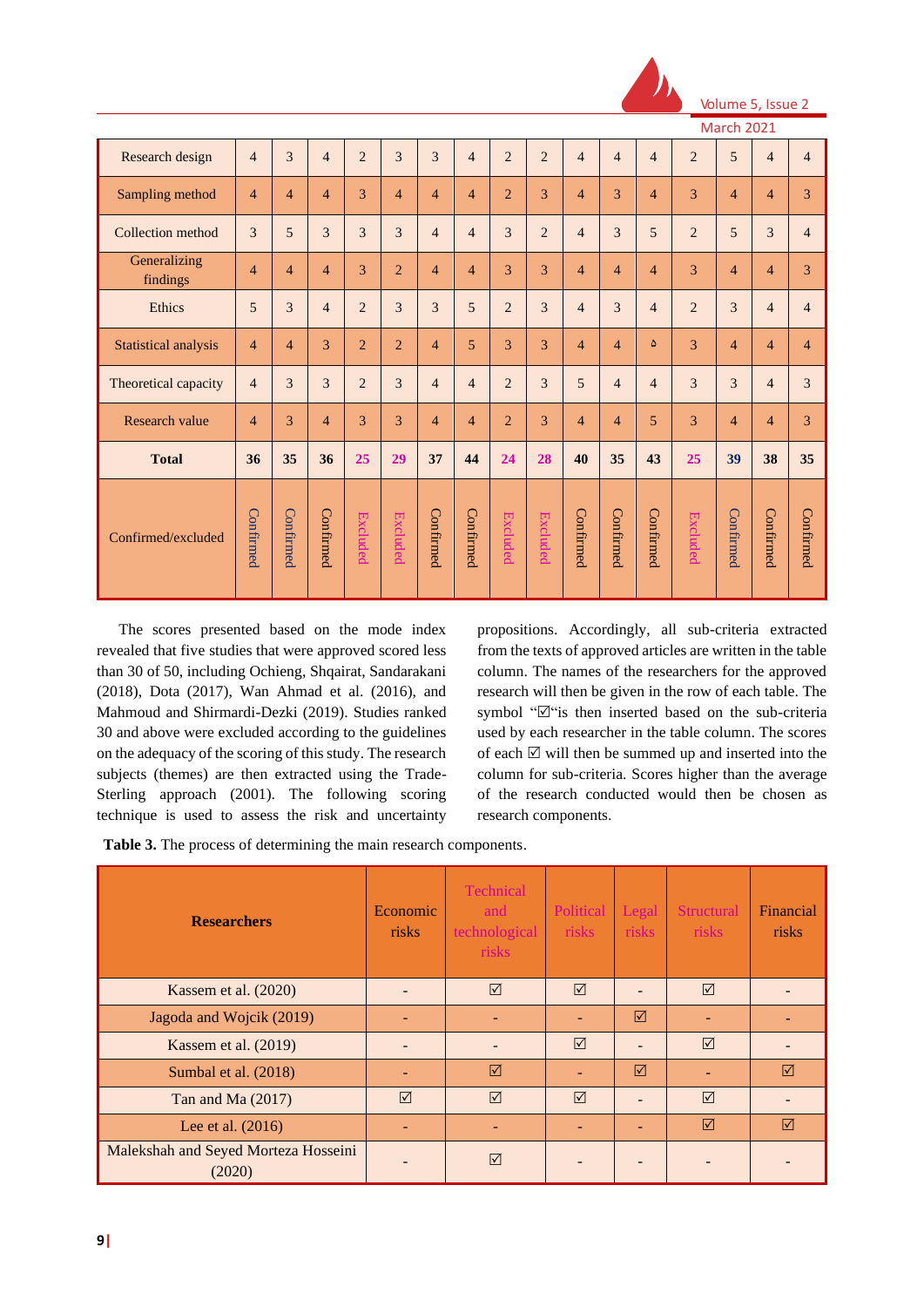| <b>Researchers</b>                  | <b>Technical</b><br>Economic<br>and<br>risks<br>technological<br><i>risks</i> |                 | Political<br>risks | Legal<br>risks  | <b>Structural</b><br>risks | Financial<br>risks |
|-------------------------------------|-------------------------------------------------------------------------------|-----------------|--------------------|-----------------|----------------------------|--------------------|
| Takurosta et al. (2019)             | ☑                                                                             |                 | ☑                  | ⊠               | ☑                          | $\triangledown$    |
| Heydari Fatehabad and Taklif (2018) | $\triangledown$                                                               |                 |                    | $\triangledown$ | $\triangledown$            |                    |
| Askari et al. (2017)                | $\triangledown$                                                               | ☑               |                    | $\triangledown$ |                            | $\triangledown$    |
| Emami Meybodi and Hadi (2017)       |                                                                               | $\triangledown$ | $\triangledown$    |                 | $\triangledown$            |                    |
| <b>Total</b>                        | 4                                                                             | 6               | 5                  | 5               | $\overline{7}$             | $\overline{4}$     |
| Confirmed/excluded/combined         | Excluded                                                                      | Confirmed       | Combined           |                 | Confirmed                  | Excluded           |

Based on this analysis, the most frequent risks were the three critical propositions of technological, political/legal, and structural risks. Accordingly, they are analyzed as the critical criteria for evaluating risk and

uncertainty propositions. In this section, the propositions are then determined according to Table 4 after examining the theoretical foundations of the approved research.

**Table 4.** Risk and uncertainty propositions.

| <b>Main</b><br>propositions       | <b>Description</b>                                                     | 7 | 6 | 5 | $\boldsymbol{A}$ | 3 | 2 |  |
|-----------------------------------|------------------------------------------------------------------------|---|---|---|------------------|---|---|--|
|                                   | Risk of confiscation of oil and gas exports due to sanctions by        |   |   |   |                  |   |   |  |
|                                   | world powers                                                           |   |   |   |                  |   |   |  |
|                                   | Risk of bribery and collusion in the development of oil industry       |   |   |   |                  |   |   |  |
|                                   | investment projects                                                    |   |   |   |                  |   |   |  |
|                                   | Risk of changes in governments' approaches to diplomacy to             |   |   |   |                  |   |   |  |
|                                   | transfer technical knowledge to the country                            |   |   |   |                  |   |   |  |
| Political and legal risks         | Risk of political instability among politically active factions in the |   |   |   |                  |   |   |  |
|                                   | development of oil and gas projects                                    |   |   |   |                  |   |   |  |
|                                   | Risk of industrial terrorism due to cyber intrusion into and           |   |   |   |                  |   |   |  |
|                                   | disruption of oil and gas systems                                      |   |   |   |                  |   |   |  |
|                                   | Risk of union gatherings and protests against the salary conditions    |   |   |   |                  |   |   |  |
|                                   | of employees in this area                                              |   |   |   |                  |   |   |  |
|                                   | Risk of changes in domestic law relative to political/economic         |   |   |   |                  |   |   |  |
|                                   | diplomacy in the development of oil industry infrastructure            |   |   |   |                  |   |   |  |
|                                   | Risk of changes in upstream technology under technological             |   |   |   |                  |   |   |  |
|                                   | dependencies                                                           |   |   |   |                  |   |   |  |
|                                   | Risk of changes in consumption-reducing behaviors                      |   |   |   |                  |   |   |  |
|                                   | Risk of being able to manage large complex projects due to lack of     |   |   |   |                  |   |   |  |
|                                   | technical knowledge and expertise                                      |   |   |   |                  |   |   |  |
|                                   | Sufficiency risk of exploration wells and evaluation of the            |   |   |   |                  |   |   |  |
|                                   | development of future investment projects                              |   |   |   |                  |   |   |  |
|                                   | Technical and knowledge risks in geology for the development of        |   |   |   |                  |   |   |  |
|                                   | oil and gas fields, such as the type of structure.                     |   |   |   |                  |   |   |  |
| Technical and technological risks | Risk of failure to accurately estimate requirements                    |   |   |   |                  |   |   |  |
|                                   | Risk of expertise and efficiency of employers in charge of oil and     |   |   |   |                  |   |   |  |
|                                   | gas development projects                                               |   |   |   |                  |   |   |  |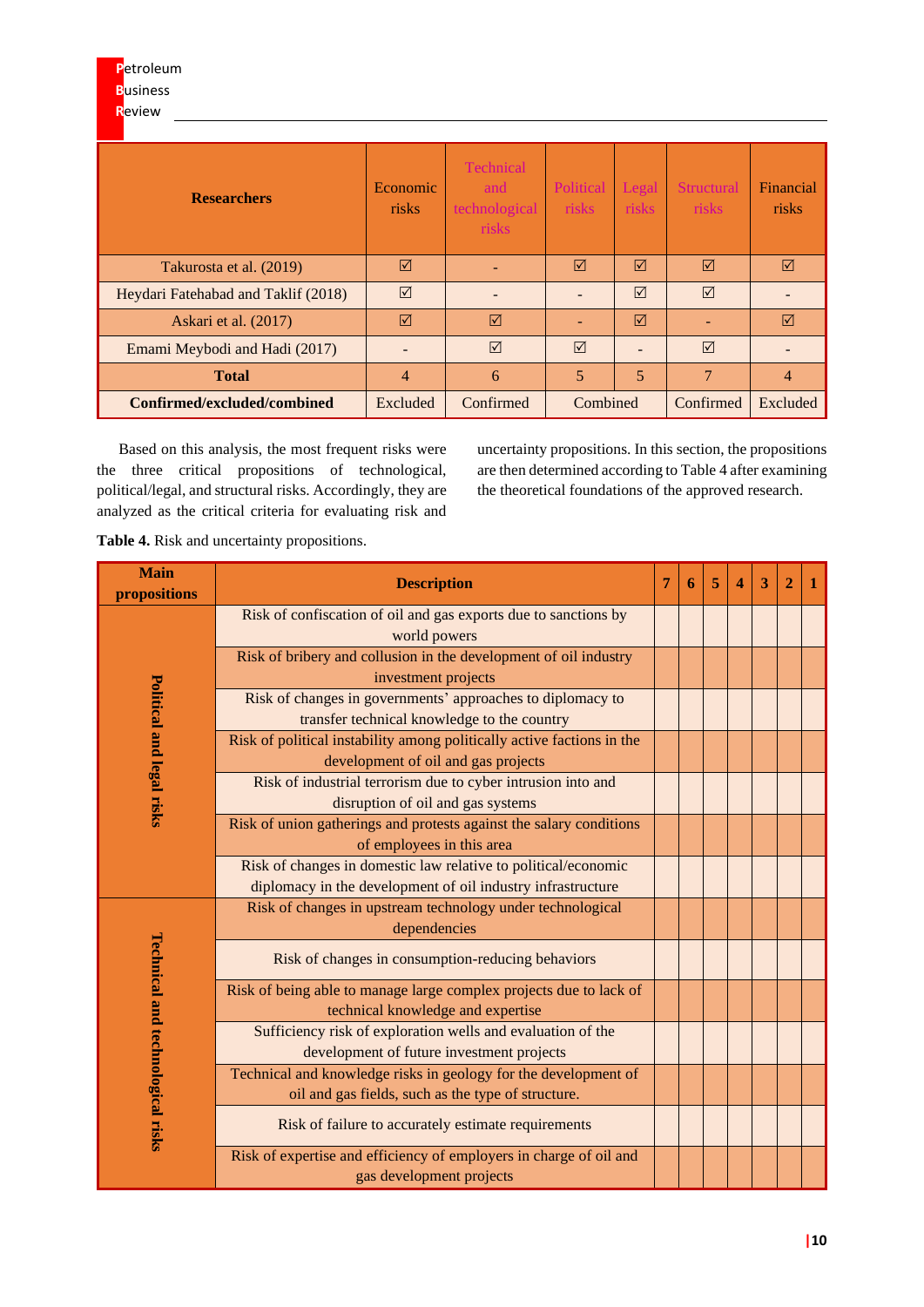

Volume 5, Issue 2

|  |  | March 207 |  |  |
|--|--|-----------|--|--|
|--|--|-----------|--|--|

| <b>Main</b><br>propositions | <b>Description</b>                                                  | 7 | 6 | 5 | $\boldsymbol{4}$ | 3 |  |
|-----------------------------|---------------------------------------------------------------------|---|---|---|------------------|---|--|
|                             | Accident management risk in investment projects in the oil industry |   |   |   |                  |   |  |
| Structural                  | Risk of oil and gas leakage at sea and an increase in environmental |   |   |   |                  |   |  |
|                             | pollution                                                           |   |   |   |                  |   |  |
|                             | Risk of rising costs due to structural complexities in the          |   |   |   |                  |   |  |
| and                         | development of the oil industry                                     |   |   |   |                  |   |  |
|                             | Risk of supply and development of oil industry projects             |   |   |   |                  |   |  |
| management                  | Legal risk of complaints about the location of oil and gas projects |   |   |   |                  |   |  |
|                             | Operational risks, such as breakdowns and shutdowns of machinery    |   |   |   |                  |   |  |
|                             | in the development of oil and gas projects                          |   |   |   |                  |   |  |
| risks                       | Risk of insufficient expertise in the development of oil and gas    |   |   |   |                  |   |  |
|                             | projects                                                            |   |   |   |                  |   |  |

The Delphi analysis was then utilized to identify the components and indicators for the theoretical saturation point. To this end, experts received these indicators in the form of a seven-point survey checklist. The Delphi analysis results are presented in Table 5.

**Table 5.** First-round Delphi analysis process.

|                           |                                                                                                                                     |      | <b>First-round Delphi</b>  |                 | <b>Second-round Delphi</b> |               |  |  |
|---------------------------|-------------------------------------------------------------------------------------------------------------------------------------|------|----------------------------|-----------------|----------------------------|---------------|--|--|
| <b>Proposition</b>        | <b>Description</b>                                                                                                                  | Mean | Concordance<br>coefficient | Mean            | Concordance<br>coefficient | <b>Result</b> |  |  |
|                           | Risk of confiscation of oil and<br>gas exports due to sanctions by<br>world powers                                                  | 5.50 | 0.75                       | 6               | 0.80                       | Confirmed     |  |  |
|                           | Risk of bribery and collusion in<br>the development of oil industry<br>investment projects                                          | 5.10 | 0.55                       | 5.20            | 0.60                       | Confirmed     |  |  |
|                           | <b>Risk of changes in</b><br>governments' approaches to<br>diplomacy to transfer technical<br>knowledge to the country              | 3.50 | 0.30                       | <b>Excluded</b> |                            |               |  |  |
| Political and legal risks | Risk of political instability<br>among politically active factions<br>in the development of oil and gas<br>projects                 | 5.10 | 0.55                       | 5.10            | 0.58                       | Confirmed     |  |  |
|                           | Risk of industrial terrorism due to<br>cyber intrusion into and<br>disruption of oil and gas systems                                | 5.50 | 0.78                       | 6.10            | 0.82                       | Confirmed     |  |  |
|                           | <b>Risk of union gatherings and</b><br>protests against the salary<br>conditions of employees in this<br>area                       | 4    | 0.35                       | <b>Excluded</b> |                            |               |  |  |
|                           | Risk of changes in domestic law<br>relative to political/economic<br>diplomacy in the development of<br>oil industry infrastructure | 5.30 | 0.64                       | 5.50            | 0.80                       | Confirmed     |  |  |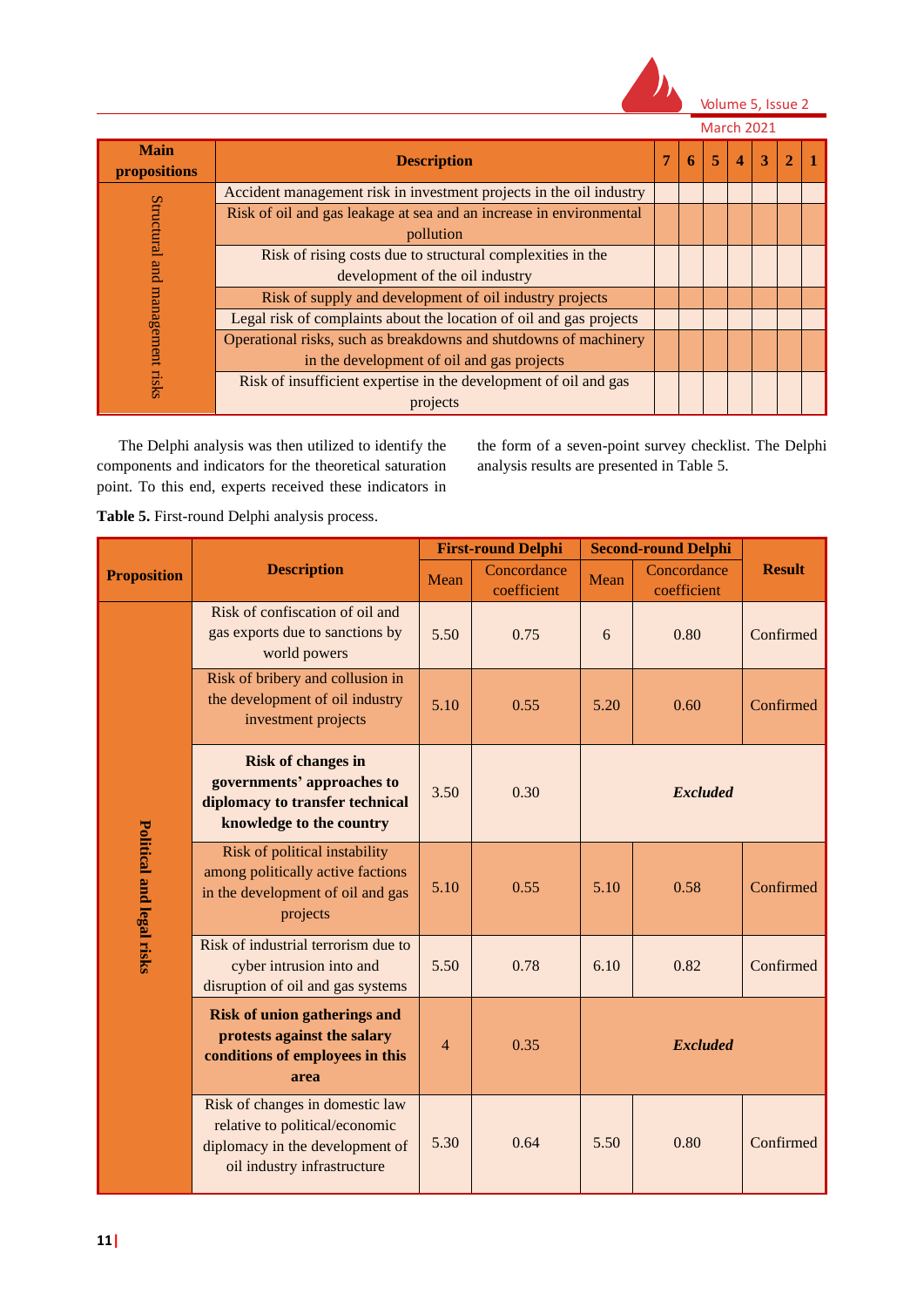# **P**etroleum **B**usiness

# **R**eview

|                                   |                                                                                                                      |                | <b>First-round Delphi</b>  |                 | <b>Second-round Delphi</b> |               |  |  |  |  |
|-----------------------------------|----------------------------------------------------------------------------------------------------------------------|----------------|----------------------------|-----------------|----------------------------|---------------|--|--|--|--|
| <b>Proposition</b>                | <b>Description</b>                                                                                                   | Mean           | Concordance<br>coefficient | Mean            | Concordance<br>coefficient | <b>Result</b> |  |  |  |  |
|                                   | Risk of changes in upstream<br>technology under technological<br>dependencies                                        | 6              | 0.80                       | 6.20            | 0.85                       | Confirmed     |  |  |  |  |
|                                   | <b>Risk of changes in</b><br>consumption-reducing<br><b>behaviors</b>                                                | $\overline{4}$ | 0.35                       | <b>Excluded</b> |                            |               |  |  |  |  |
|                                   | <b>Risk of being able to manage</b><br>large complex projects due to<br>lack of technical knowledge<br>and expertise | 3.50           | 0.30                       |                 | <b>Excluded</b>            |               |  |  |  |  |
| Technical and technological risks | Sufficiency risk of exploration<br>wells and evaluation of the<br>development of future investment<br>projects       | 5.20           | 0.60                       | 5.30            | 0.65                       | Confirmed     |  |  |  |  |
|                                   | Technical and knowledge risks in<br>geology for developing oil and<br>gas fields, such as the type of<br>structure.  | 6              | 0.80                       | 6.20            | 0.85                       | Confirmed     |  |  |  |  |
|                                   | Risk of failure to accurately<br>estimate requirements                                                               | 5.20           | 0.60                       | 5.50            | 0.75                       | Confirmed     |  |  |  |  |
|                                   | Risk of expertise and efficiency<br>of employers in charge of oil and<br>gas development projects                    | 6              | 0.80                       | 6.20            | 0.85                       | Confirmed     |  |  |  |  |
|                                   | Accident management risk in<br>investment projects in the oil<br>industry                                            | 5.50           | 0.75                       | 6.10            | 0.82                       | Confirmed     |  |  |  |  |
|                                   | Risk of oil and gas leakage at sea<br>and an increase in environmental<br>pollution                                  | 5.20           | 0.60                       | 5.20            | 0.62                       | Confirmed     |  |  |  |  |
|                                   | <b>Risk of rising costs due to</b><br>structural complexities in the<br>development of the oil industry              | 3              | 0.20                       |                 | <b>Excluded</b>            |               |  |  |  |  |
|                                   | Risk of supply and development<br>of oil industry projects                                                           | 5              | 0.50                       | 5.10            | 0.55                       | Confirmed     |  |  |  |  |
| Structural and management risks   | Legal risk of complaints about<br>the location of oil and gas<br>projects                                            | $\mathfrak{Z}$ | 0.20                       |                 | <b>Excluded</b>            |               |  |  |  |  |
|                                   | Operational risks, such as<br>breakdowns and shutdowns of<br>machinery in the development of<br>oil and gas projects | 5.50           | 0.75                       | 6.10            | 0.82                       | Confirmed     |  |  |  |  |
|                                   | Risk of insufficient expertise in<br>the development of oil and gas<br>projects                                      | 5.20           | 0.60                       | 5.50            | 0.75                       | Confirmed     |  |  |  |  |

Delphi analysis showed that six propositions were excluded in the two rounds of Delphi analysis because they scored below five given the seven-point Likert scale and its concordance coefficient (below optimum 0.5).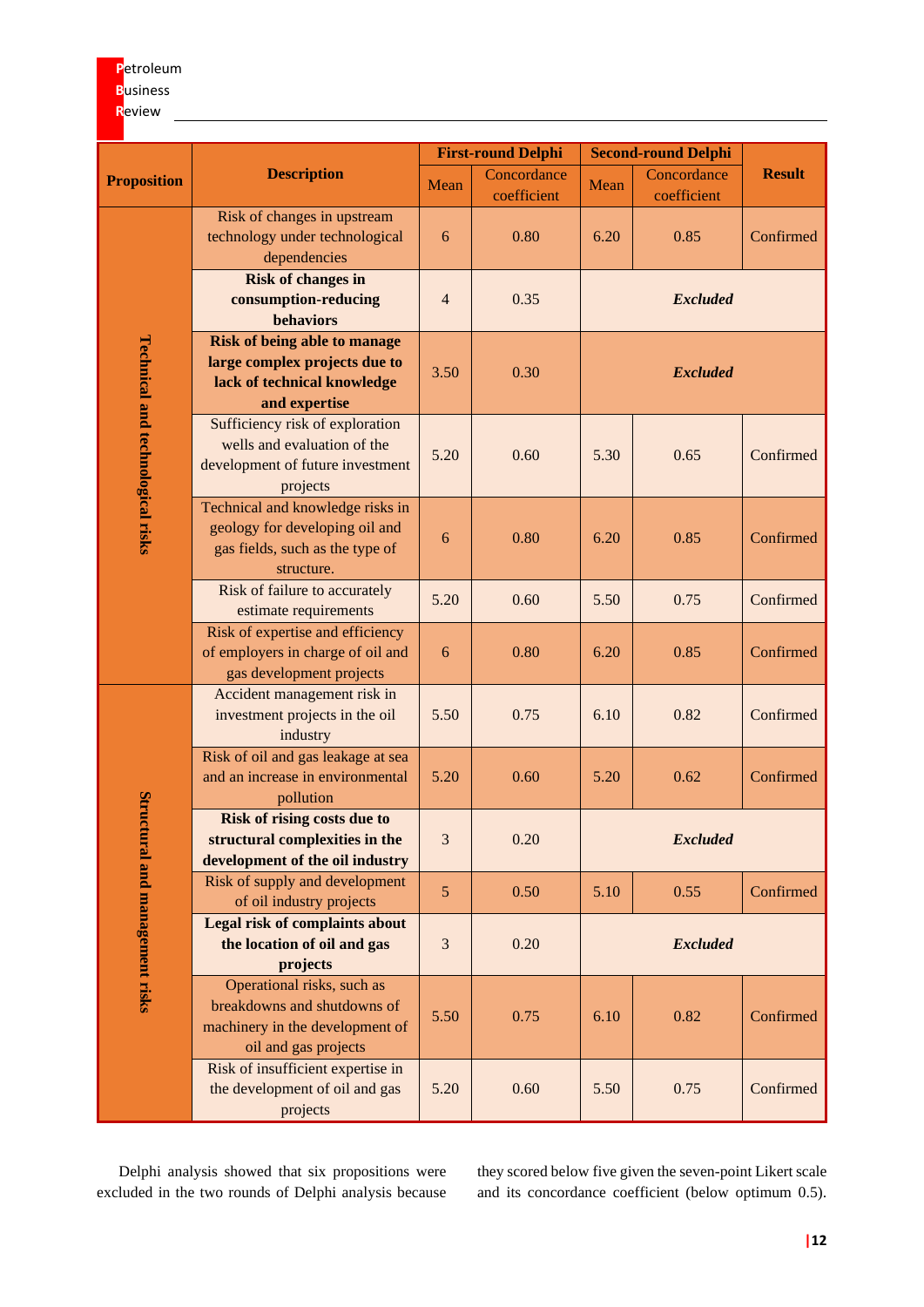

They were therefore excluded, and the other propositions were approved.

**b. Determining the components of strategic capabilities for sustainable development ()**

As in the past section, the components related to sustainability strategic capabilities as the basis (law in the process of rough analysis) are extracted by determining the components related to this section at the market level based on the critical assessment scale.

**Table 6.** The process of evaluating approved research.

|                                | <b>External research</b> |                       |                            |                           |                      |                          |                     |                                         |                         |                         | <b>Internal research</b> |                          |                                 |                              |  |  |
|--------------------------------|--------------------------|-----------------------|----------------------------|---------------------------|----------------------|--------------------------|---------------------|-----------------------------------------|-------------------------|-------------------------|--------------------------|--------------------------|---------------------------------|------------------------------|--|--|
|                                | $\mathbf{1}$             | $\overline{2}$        | 3                          | $\overline{\mathbf{4}}$   | 5                    | 6                        | $7\phantom{.0}$     | $\bf{8}$                                | 9                       | 10                      | 11                       | $\overline{12}$          | 13                              | 14                           |  |  |
|                                | Chauhan et al. (2020)    | Famiyeh et al. (2020) | <b>Jiang et al.</b> (2019) | Subramaniam et al. (2019) | Singla et al. (2018) | Essid and Berland (2018) | Souza et al. (2017) | <b>Escobar and Verdenburg</b><br>(2016) | Read and Arayici (2015) | Sook-Ling et al. (2015) | Safari et al. (2019)     | Eqbal Majd et al. (2018) | <b>Jalili Bal et al. (2018)</b> | Shah Tahmasebi et al. (2016) |  |  |
| Research objective             | $\overline{4}$           | $\overline{3}$        | $\overline{4}$             | $\overline{c}$            | $\overline{3}$       | $\overline{2}$           | $\overline{4}$      | $\sqrt{5}$                              | $\overline{4}$          | $\overline{2}$          | $\overline{3}$           | $\overline{2}$           | $\overline{4}$                  | $\sqrt{2}$                   |  |  |
| Research method<br>rationale   | $\overline{3}$           | 3                     | $\overline{4}$             | $\overline{2}$            | $\overline{3}$       | $\overline{3}$           | $\overline{4}$      | $\overline{4}$                          | 5                       | $\overline{c}$          | 3                        | 3                        | $\overline{4}$                  | 3                            |  |  |
| Research design                | $\overline{4}$           | 3                     | $\overline{3}$             | $\sqrt{2}$                | 3                    | $\sqrt{2}$               | 5                   | 3                                       | $\overline{4}$          | $\overline{c}$          | $\overline{4}$           | $\overline{2}$           | $\mathfrak{Z}$                  | $\overline{2}$               |  |  |
| Sampling method                | $\overline{4}$           | $\overline{2}$        | $\overline{4}$             | $\overline{3}$            | $\overline{4}$       | $\overline{3}$           | $\overline{4}$      | $\overline{4}$                          | $\overline{4}$          | $\overline{3}$          | $\overline{3}$           | 3                        | $\overline{4}$                  | $\overline{2}$               |  |  |
| Collection method              | $\overline{3}$           | $\overline{3}$        | $\overline{4}$             | $\overline{c}$            | $\overline{3}$       | $\overline{3}$           | 5                   | $\overline{4}$                          | $\overline{4}$          | $\overline{c}$          | $\overline{4}$           | $\mathfrak{Z}$           | $\overline{4}$                  | $\mathfrak{Z}$               |  |  |
| Generalizing findings          | $\overline{4}$           | $\overline{2}$        | $\overline{4}$             | $\overline{3}$            | $\overline{4}$       | $\overline{3}$           | $\overline{4}$      | 3                                       | $\overline{4}$          | 3                       | $\overline{3}$           | 3                        | $\overline{4}$                  | $\,1\,$                      |  |  |
| Ethics                         | $\overline{3}$           | $\overline{c}$        | $\overline{3}$             | $\mathfrak{Z}$            | $\overline{4}$       | $\overline{2}$           | $\overline{3}$      | $\overline{4}$                          | $\overline{4}$          | $\overline{c}$          | $\overline{4}$           | $\overline{c}$           | $\overline{4}$                  | $\sqrt{2}$                   |  |  |
| Statistical analysis<br>method | 3                        | $\overline{2}$        | $\overline{4}$             | 3                         | 3                    | 3                        | $\overline{4}$      | $\overline{4}$                          | 3                       | 3                       | $\overline{4}$           | 3                        | $\overline{4}$                  | 3                            |  |  |
| Theoretical capacity           | $\overline{4}$           | $\overline{3}$        | $\overline{4}$             | $\sqrt{2}$                | $\overline{4}$       | $\overline{3}$           | 5                   | $\sqrt{5}$                              | $\overline{4}$          | 3                       | $\mathfrak{Z}$           | $\mathfrak{Z}$           | $\overline{4}$                  | $\sqrt{3}$                   |  |  |
| Research value                 | $\overline{4}$           | 3                     | $\overline{4}$             | 3                         | $\overline{4}$       | 3                        | $\overline{4}$      | $\overline{4}$                          | 5                       | 3                       | 3                        | 3                        | $\overline{4}$                  | $\overline{c}$               |  |  |
| <b>Total</b>                   | 36                       | 29                    | 38                         | 25                        | 34                   | 27                       | 42                  | 40                                      | 43                      | 25                      | 35                       | 27                       | 39                              | 23                           |  |  |
| Confirmed/excluded             | Confirmed                | <b>Excluded</b>       | Confirmed                  | <b>Excluded</b>           | Confirmed            | Confirmed                | Confirmed           | Confirmed                               | Confirmed               | <b>Excluded</b>         | Confirmed                | <b>Excluded</b>          | Confirmed                       | <b>Excluded</b>              |  |  |

Based on these analyses, five studies have been reported to fail in obtaining the acceptable score, namely Radhauen et al. (2020), Aghij et al. (2019), Lee and Harold (2016), Hawn and Lavano (2016), and Khajavi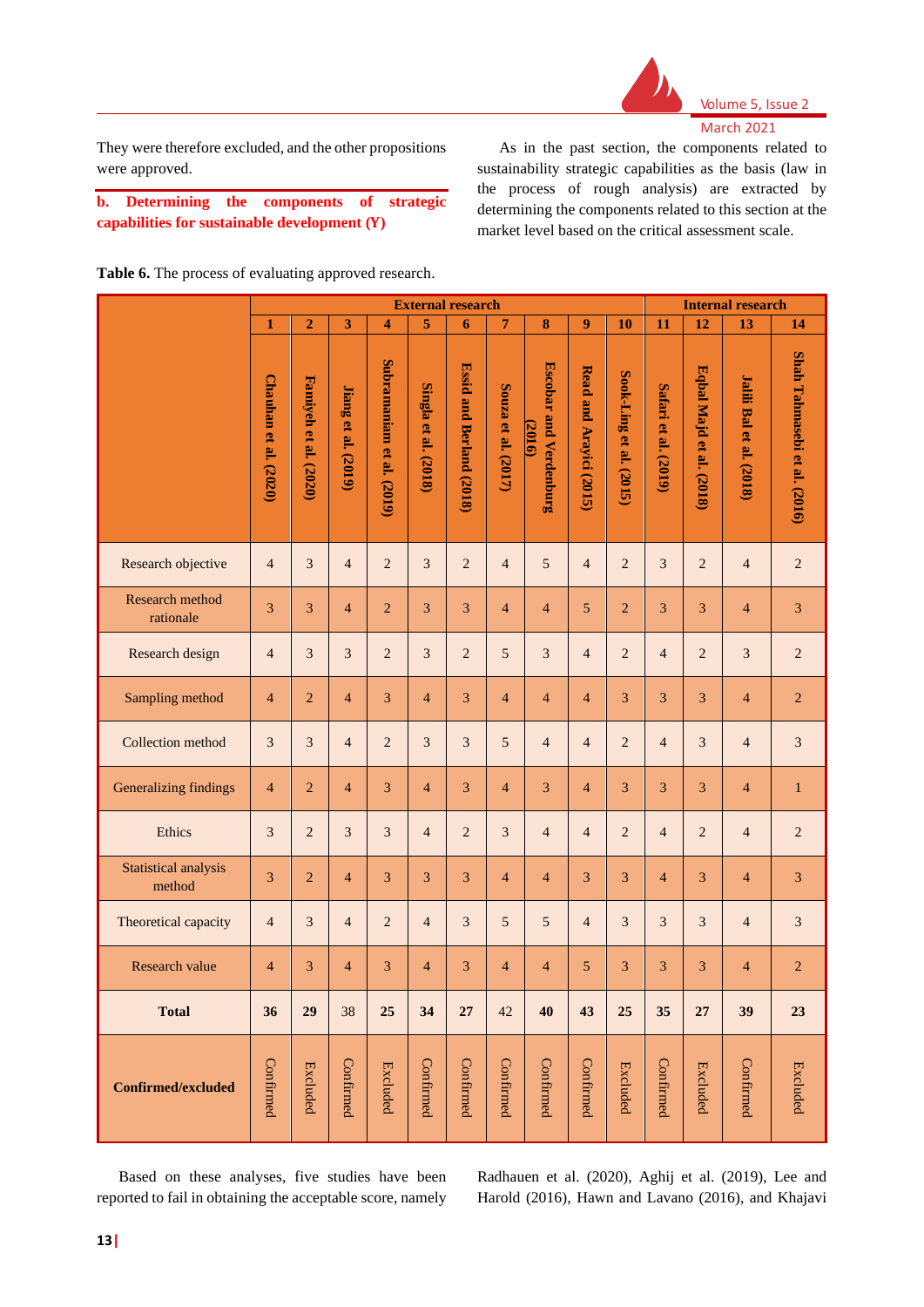and E'temadi Jooryabi (2015). They failed to obtain an acceptable score and thus, were excluded. The research subjects are then extracted using the Sterling method (2001). Consequently, the following scoring method is employed to determine the strategic propositions for carbon disclosure. Under this method, the table column lists all sub-criteria extracted from the text of the

approved articles. Then, each table row lists the names of the researchers of the approved research. Symbol  $\boxtimes$ symbol is inserted for any researcher who has used the sub-criteria in the table column. Each  $\boxtimes$  score is then summed up in the sub-criteria column. Scores higher than the average of the research conducted will be selected as the research components.

| <b>Research</b><br><b>location</b> | <b>Researchers</b>                     | Sustainable economic<br>development | <b>Sustainable social</b><br>development | <b>Sustainable cultural</b><br>development | <b>Sustainable political</b><br>development | environmental<br>development<br>Sustainable | technological<br>development<br>Sustainable |
|------------------------------------|----------------------------------------|-------------------------------------|------------------------------------------|--------------------------------------------|---------------------------------------------|---------------------------------------------|---------------------------------------------|
|                                    | Chauhan et al.<br>(2020)               |                                     |                                          | ☑                                          |                                             |                                             |                                             |
| <b>External</b>                    | Jiang et al. (2019)                    | ☑                                   |                                          | ٠                                          | $\triangledown$                             | ☑                                           | ☑                                           |
|                                    | Singla et al. (2018)                   | $\boxtimes$                         | $\boxtimes$                              |                                            | -                                           |                                             |                                             |
|                                    | <b>Essid and Berland</b><br>(2018)     |                                     | ☑                                        |                                            | ☑                                           |                                             |                                             |
|                                    | Souza et al. (2017)                    | $\boxtimes$                         | $\boxtimes$                              | $\triangledown$                            | -                                           | $\triangledown$                             | $\triangledown$                             |
|                                    | <b>Escobar</b> and<br>Verdenburg (2016 |                                     |                                          | $\overline{\phantom{0}}$                   |                                             | ☑                                           |                                             |
|                                    | Read and Arayici<br>(2015)             | $\boxtimes$                         | $\boxed{\mathcal{S}}$                    |                                            |                                             | $\triangledown$                             |                                             |
| <b>Internal</b>                    | Safari et al. (2019)                   | ٠                                   | $\boxed{\mathbf{v}}$                     | ٠                                          | ۰                                           | ٠                                           |                                             |
|                                    | Jalili Bal et al.<br>(2018)            | $\boxtimes$                         |                                          |                                            |                                             | $\triangledown$                             |                                             |
|                                    | <b>Total</b>                           | 5                                   | 5                                        | $\boldsymbol{2}$<br>$\boldsymbol{2}$       |                                             | $\overline{5}$                              | $\overline{2}$                              |
|                                    | <b>Confirmed/excluded</b>              | Confirmed                           | Confirmed                                | Excluded                                   |                                             | Confirmed                                   | Excluded                                    |

|  | Table 7. Analysis of the main components of the strategic capabilities. |  |
|--|-------------------------------------------------------------------------|--|
|--|-------------------------------------------------------------------------|--|

This analysis demonstrated that the three strategic capabilities of sustainable development, namely economic, social, and environmental, were determined based on meta-synthesis analysis. This section

determined the proposed propositions according to Table 8, following the analysis of the theoretical foundations of the approved research.

**Table 8.** Components of strategic capabilities for sustainable development.

| <b>Main</b><br>components | <b>Propositions</b>                                                      |  |  |  | $\boldsymbol{\Delta}$ |  |  |
|---------------------------|--------------------------------------------------------------------------|--|--|--|-----------------------|--|--|
| Q                         | The agility of financing the implementation of investment projects       |  |  |  |                       |  |  |
|                           | Increasing the ability to export to world markets under sanctions        |  |  |  |                       |  |  |
| ηg                        | Development of investment capacity in refining development projects      |  |  |  |                       |  |  |
|                           | Ability to attract foreign investors to finance the project and transfer |  |  |  |                       |  |  |
|                           | technical knowledge                                                      |  |  |  |                       |  |  |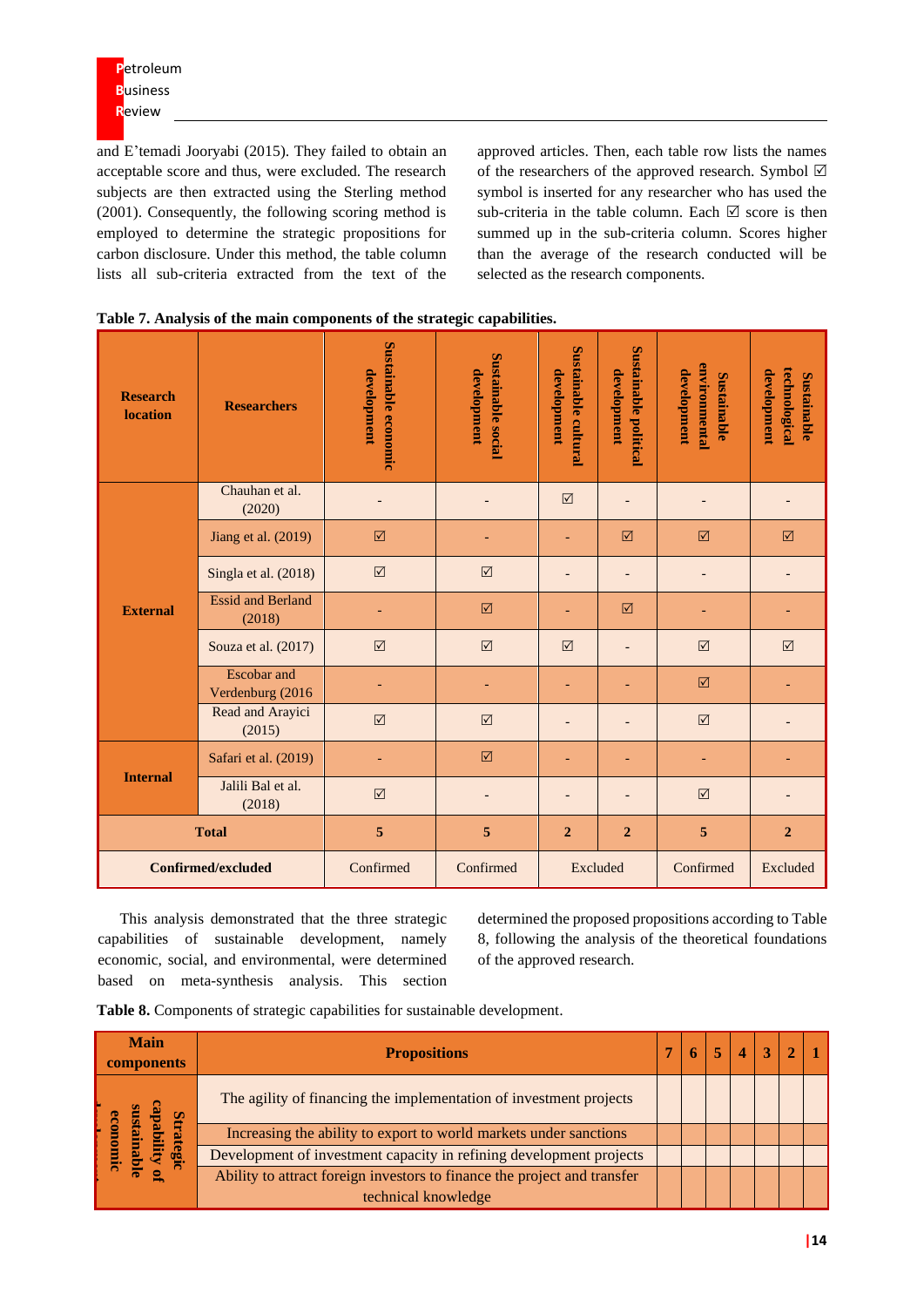

Volume 5, Issue 2

| components                                                                                                                                                                                                                                                                                                                                                                                                                                                                                                                                                                                                                                                                                                                                                                                                                                                                                                                                                                                                                                                                                                                                                                                                                                                                                              | <b>Propositions</b>                                                                                                                    | 7 | 6 | 5 | Δ | 3 | $\overline{2}$ |  |
|---------------------------------------------------------------------------------------------------------------------------------------------------------------------------------------------------------------------------------------------------------------------------------------------------------------------------------------------------------------------------------------------------------------------------------------------------------------------------------------------------------------------------------------------------------------------------------------------------------------------------------------------------------------------------------------------------------------------------------------------------------------------------------------------------------------------------------------------------------------------------------------------------------------------------------------------------------------------------------------------------------------------------------------------------------------------------------------------------------------------------------------------------------------------------------------------------------------------------------------------------------------------------------------------------------|----------------------------------------------------------------------------------------------------------------------------------------|---|---|---|---|---|----------------|--|
|                                                                                                                                                                                                                                                                                                                                                                                                                                                                                                                                                                                                                                                                                                                                                                                                                                                                                                                                                                                                                                                                                                                                                                                                                                                                                                         | Increasing the ability to assess investment opportunities in the region's<br>oil industry for sustainable economic development         |   |   |   |   |   |                |  |
|                                                                                                                                                                                                                                                                                                                                                                                                                                                                                                                                                                                                                                                                                                                                                                                                                                                                                                                                                                                                                                                                                                                                                                                                                                                                                                         | Developing the level of technologies with the aim of sustainable<br>production with minimum cost and exploration of oil and gas fields |   |   |   |   |   |                |  |
| <b>Main</b><br>Increasing the level of working capital in the oil industry<br>Increasing the capacity and use of indigenous capabilities in the<br>development of the oil industry<br>Strategic capability of sustainable<br>Increasing focus on social responsibilities and timely fulfillment of<br>citizens' needs<br>social development<br>Increasing the level of citizen participation in the development of<br>national social oil and gas projects<br>Creating a culture of energy consumption to increase sustainability in<br>the oil industry<br>People's social investment in developing crisis management projects<br>Evaluating and measuring social needs in providing services in the oil<br>industry<br>of bonds<br>Evaluating the geography of project deployment to minimize<br>environmental pollution<br>environmental development<br>Focusing on climatic and geographical coexistence orientations in the<br>development of the oil industry<br>Sustainable production strategies to reduce environmental pollution<br>Focusing on the development of alternative energy sources instead of<br>fuel energy<br>Investing in waste recycling technologies to reduce environmental<br>pollution<br>Developing industrial infrastructure for sustainable environmental<br>protection |                                                                                                                                        |   |   |   |   |   |                |  |
|                                                                                                                                                                                                                                                                                                                                                                                                                                                                                                                                                                                                                                                                                                                                                                                                                                                                                                                                                                                                                                                                                                                                                                                                                                                                                                         |                                                                                                                                        |   |   |   |   |   |                |  |
| Strategic capability of sustainable                                                                                                                                                                                                                                                                                                                                                                                                                                                                                                                                                                                                                                                                                                                                                                                                                                                                                                                                                                                                                                                                                                                                                                                                                                                                     |                                                                                                                                        |   |   |   |   |   |                |  |
|                                                                                                                                                                                                                                                                                                                                                                                                                                                                                                                                                                                                                                                                                                                                                                                                                                                                                                                                                                                                                                                                                                                                                                                                                                                                                                         |                                                                                                                                        |   |   |   |   |   |                |  |
|                                                                                                                                                                                                                                                                                                                                                                                                                                                                                                                                                                                                                                                                                                                                                                                                                                                                                                                                                                                                                                                                                                                                                                                                                                                                                                         |                                                                                                                                        |   |   |   |   |   |                |  |
|                                                                                                                                                                                                                                                                                                                                                                                                                                                                                                                                                                                                                                                                                                                                                                                                                                                                                                                                                                                                                                                                                                                                                                                                                                                                                                         |                                                                                                                                        |   |   |   |   |   |                |  |
|                                                                                                                                                                                                                                                                                                                                                                                                                                                                                                                                                                                                                                                                                                                                                                                                                                                                                                                                                                                                                                                                                                                                                                                                                                                                                                         |                                                                                                                                        |   |   |   |   |   |                |  |
|                                                                                                                                                                                                                                                                                                                                                                                                                                                                                                                                                                                                                                                                                                                                                                                                                                                                                                                                                                                                                                                                                                                                                                                                                                                                                                         | Using social capacities to invest in oil and gas projects through the sale                                                             |   |   |   |   |   |                |  |
|                                                                                                                                                                                                                                                                                                                                                                                                                                                                                                                                                                                                                                                                                                                                                                                                                                                                                                                                                                                                                                                                                                                                                                                                                                                                                                         |                                                                                                                                        |   |   |   |   |   |                |  |
|                                                                                                                                                                                                                                                                                                                                                                                                                                                                                                                                                                                                                                                                                                                                                                                                                                                                                                                                                                                                                                                                                                                                                                                                                                                                                                         |                                                                                                                                        |   |   |   |   |   |                |  |
|                                                                                                                                                                                                                                                                                                                                                                                                                                                                                                                                                                                                                                                                                                                                                                                                                                                                                                                                                                                                                                                                                                                                                                                                                                                                                                         |                                                                                                                                        |   |   |   |   |   |                |  |
|                                                                                                                                                                                                                                                                                                                                                                                                                                                                                                                                                                                                                                                                                                                                                                                                                                                                                                                                                                                                                                                                                                                                                                                                                                                                                                         |                                                                                                                                        |   |   |   |   |   |                |  |
|                                                                                                                                                                                                                                                                                                                                                                                                                                                                                                                                                                                                                                                                                                                                                                                                                                                                                                                                                                                                                                                                                                                                                                                                                                                                                                         |                                                                                                                                        |   |   |   |   |   |                |  |
|                                                                                                                                                                                                                                                                                                                                                                                                                                                                                                                                                                                                                                                                                                                                                                                                                                                                                                                                                                                                                                                                                                                                                                                                                                                                                                         |                                                                                                                                        |   |   |   |   |   |                |  |
|                                                                                                                                                                                                                                                                                                                                                                                                                                                                                                                                                                                                                                                                                                                                                                                                                                                                                                                                                                                                                                                                                                                                                                                                                                                                                                         | Developing standards and regulatory areas in waste management of oil<br>and gas companies                                              |   |   |   |   |   |                |  |

The Delphi analysis was then used to achieve the theoretical saturation point to ensure the identified components and propositions. To this end, experts have **Table 9.** First-round Delphi analysis process.

been given these propositions as a seven-point checklist. The Delphi analysis results are presented in Table 9.

|                    |                                                                                  |             | <b>First-round Delphi</b>         |             | <b>Second-round Delphi</b>        |               |  |
|--------------------|----------------------------------------------------------------------------------|-------------|-----------------------------------|-------------|-----------------------------------|---------------|--|
| <b>Proposition</b> | <b>Description</b>                                                               | <b>Mean</b> | <b>Concordance</b><br>coefficient | <b>Mean</b> | <b>Concordance</b><br>coefficient | <b>Result</b> |  |
| Sustainable        | The agility of financing the<br>implementation of investment<br>projects         | 5           | 0.65                              | 5.30        | 0.65                              | Confirmed     |  |
| development        | Increasing the ability to export<br>to world markets under<br>sanctions          | 5.20        | 0.65                              | 5.50        | 0.75                              | Confirmed     |  |
| economic           | <b>Development of investment</b><br>capacity in refining<br>development projects | 3.50        | 0.30                              |             | <b>Excluded</b>                   |               |  |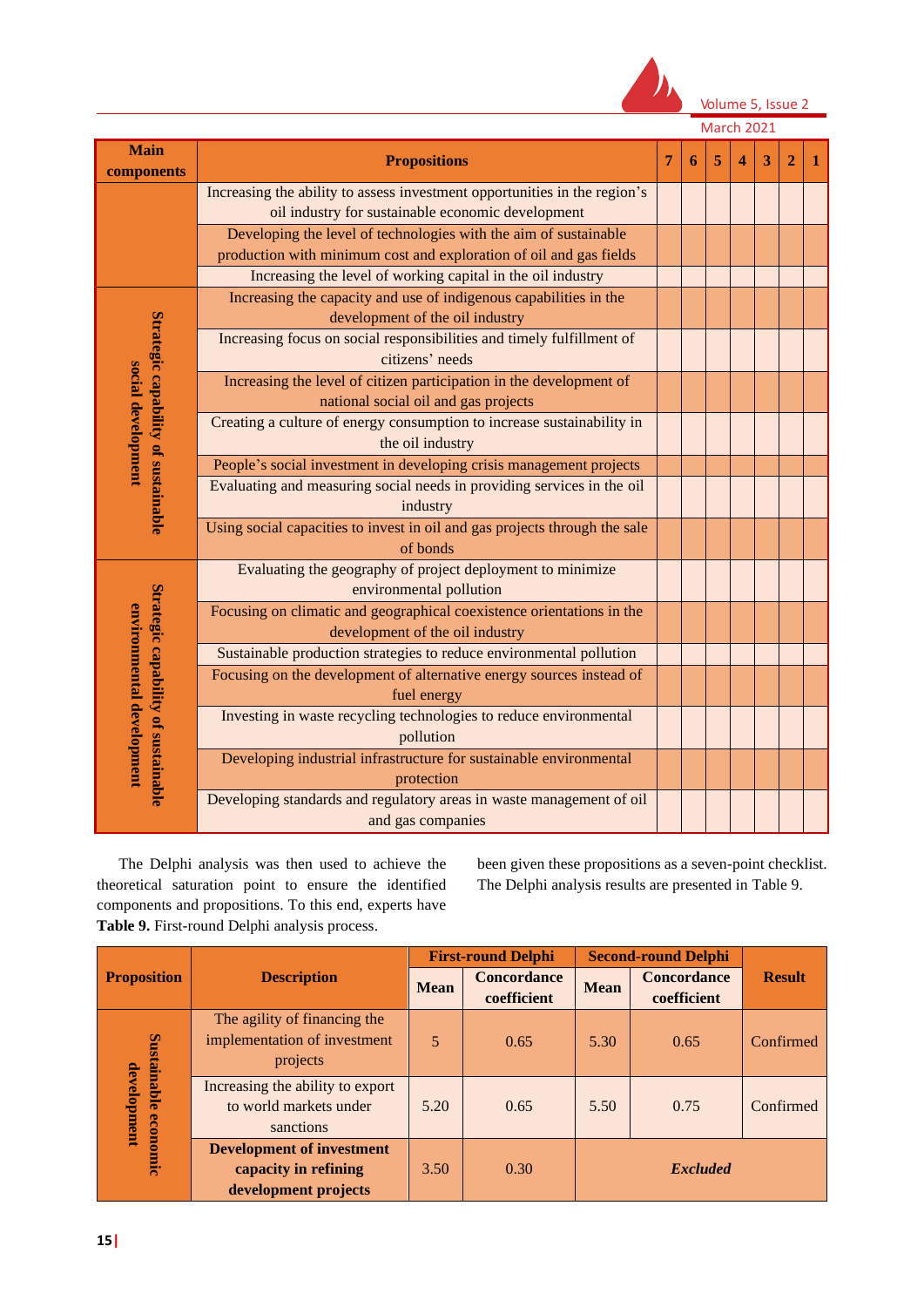# **P**etroleum **B**usiness **R**eview

|                                             |                                                                                                                                                 |                | <b>First-round Delphi</b>         |                 | <b>Second-round Delphi</b>        |               |  |  |
|---------------------------------------------|-------------------------------------------------------------------------------------------------------------------------------------------------|----------------|-----------------------------------|-----------------|-----------------------------------|---------------|--|--|
| <b>Proposition</b>                          | <b>Description</b>                                                                                                                              | <b>Mean</b>    | <b>Concordance</b><br>coefficient | <b>Mean</b>     | <b>Concordance</b><br>coefficient | <b>Result</b> |  |  |
|                                             | Ability to attract foreign<br>investors to finance the project<br>and transfer technical<br>knowledge                                           | 5.30           | 0.65                              | 5.50            | 0.75                              | Confirmed     |  |  |
|                                             | Increasing the ability to assess<br>investment opportunities in the<br>region's oil industry for<br>sustainable economic<br>development         | 5.50           | 0.78                              | 6.10            | 0.82                              | Confirmed     |  |  |
|                                             | Developing the level of<br>technologies with the aim of<br>sustainable production with<br>minimum cost and exploration<br>of oil and gas fields | 5.20           | 0.60                              | 5.30            | 0.65                              | Confirmed     |  |  |
|                                             | Increasing the level of working<br>capital in the oil industry                                                                                  | 5.20           | 0.64                              | 5.30            | 0.70                              | Confirmed     |  |  |
|                                             | Increasing the capacity and use<br>of indigenous capabilities in the<br>development of the oil industry                                         | 5.50           | 0.75                              | 0.77            | 6.10                              | 0.82          |  |  |
|                                             | <b>Increasing focus on social</b><br>responsibilities and timely<br>fulfillment of citizens' needs                                              | $\overline{4}$ | 0.35                              |                 | <b>Excluded</b>                   |               |  |  |
| Sustainable social development              | Increasing the level of citizen<br>participation in the<br>development of national social<br>oil and gas projects                               | $\overline{2}$ | 0.20                              | <b>Excluded</b> |                                   |               |  |  |
|                                             | Creating a culture of energy<br>consumption to increase<br>sustainability in the oil industry                                                   | 5.20           | 0.60                              | 5.30            | 0.65                              | Confirmed     |  |  |
|                                             | People's social investment to<br>develop crisis management<br>projects                                                                          | $\sqrt{5}$     | 0.65                              | 5.20            | 0.75                              | Confirmed     |  |  |
|                                             | <b>Evaluating and measuring</b><br>social needs in providing<br>services in the oil industry                                                    | 3              | 0.20                              |                 | <b>Excluded</b>                   |               |  |  |
|                                             | Using social capacities to invest<br>in oil and gas projects through<br>the sale of bonds                                                       | 6              | 0.80                              | 6.20            | 0.85                              | Confirmed     |  |  |
|                                             | Evaluating the geography of<br>project deployment to minimize<br>environmental pollution                                                        | $\sqrt{5}$     | 0.50                              | 5.10            | 0.55                              | Confirmed     |  |  |
| environmental<br>development<br>Sustainable | <b>Focusing on climatic and</b><br>geographical coexistence<br>orientations in the<br>development of the oil<br>industry                        | $\overline{4}$ | 0.35                              |                 | <b>Excluded</b>                   |               |  |  |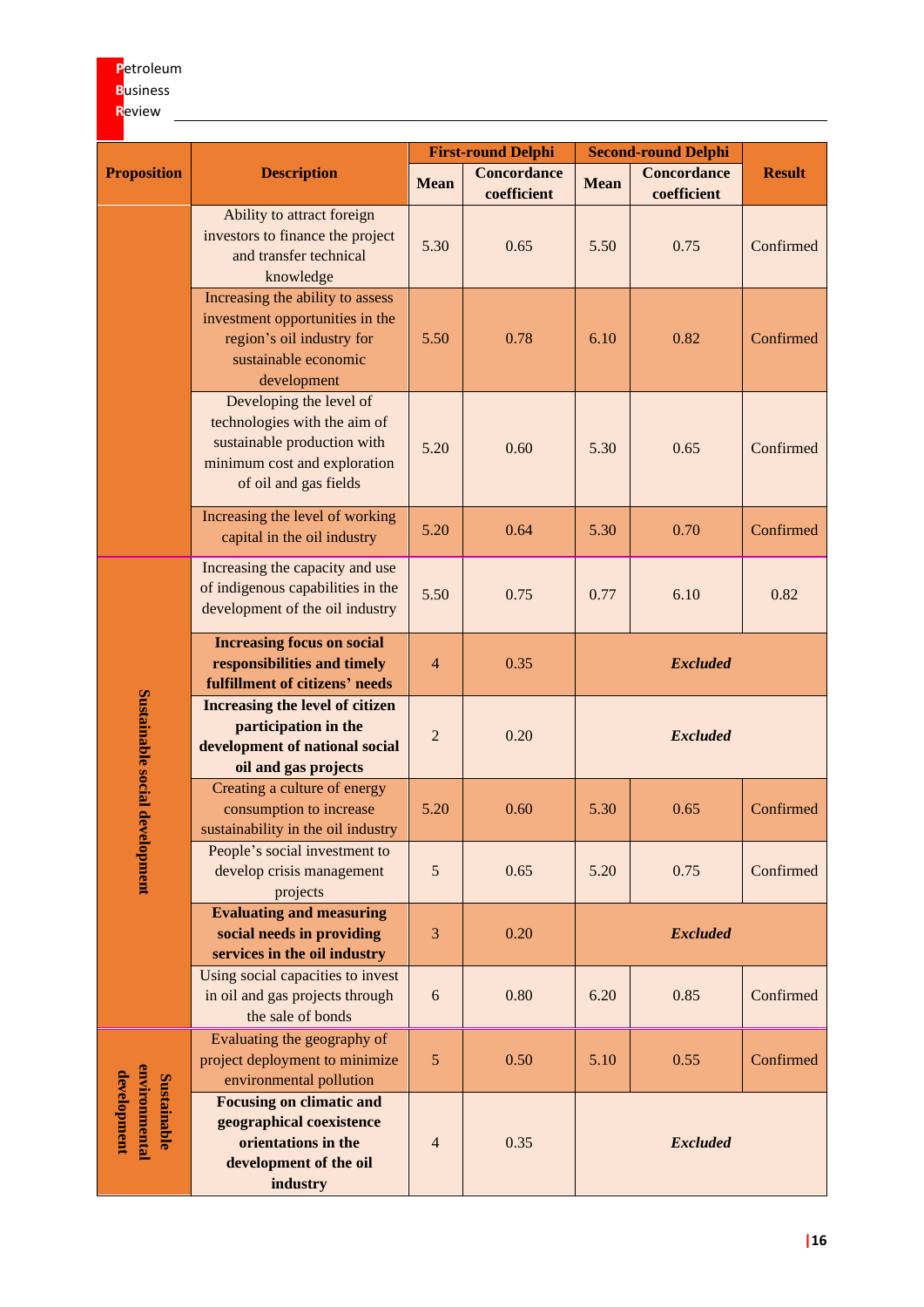

|                    |                                                                                                       | <b>IVIDICII ZUZI</b> |                                   |             |                                   |               |
|--------------------|-------------------------------------------------------------------------------------------------------|----------------------|-----------------------------------|-------------|-----------------------------------|---------------|
|                    |                                                                                                       |                      | <b>First-round Delphi</b>         |             | <b>Second-round Delphi</b>        |               |
| <b>Proposition</b> | <b>Description</b>                                                                                    | <b>Mean</b>          | <b>Concordance</b><br>coefficient | <b>Mean</b> | <b>Concordance</b><br>coefficient | <b>Result</b> |
|                    | <b>Sustainable production</b><br>strategies to reduce<br>environmental pollution                      | 3                    | 0.20                              |             | <b>Excluded</b>                   |               |
|                    | Focusing on the development of<br>alternative<br>energy<br>sources<br>instead of fuel energy          | 5                    | 0.50                              | 5.10        | 0.55                              | Confirmed     |
|                    | Investing in waste recycling<br>technologies<br>reduce<br>to<br>environmental pollution               | 5.20                 | 0.60                              | 5.30        | 0.65                              | Confirmed     |
|                    | industrial<br>Developing<br>infrastructure for sustainable<br>environmental protection                | 5.50                 | 0.75                              | 6.10        | 0.82                              | Confirmed     |
|                    | Developing<br>standards<br>and<br>regulatory areas in waste<br>management of oil and gas<br>companies | 5.20                 | 0.60                              | 5.50        | 0.75                              | Confirmed     |

The Delphi analysis showed that five subcomponents were excluded because their average was less than five, given that the seven-point Likert scale and their concordance coefficient were less than 0.5. They were excluded on this basis, but the remainder of the subcomponents reached theoretical adequacy.

**Table 10.** Coding components for rough analysis.

# **7. Rough analysis**

In this step, coding is used by separating the reference variables from the member variables, improving understanding, and making significant inferences to determine the weight of these criteria.

| <b>Purpose</b>                              | <b>Elements</b>                                                                                                                  | <b>Research</b><br>component<br>codes |  |  |
|---------------------------------------------|----------------------------------------------------------------------------------------------------------------------------------|---------------------------------------|--|--|
| <b>Components of strategic</b>              | Strategic capability of sustainable economic development                                                                         |                                       |  |  |
| capabilities for sustainable                | Strategic capability of sustainable social development                                                                           | <b>Y2</b>                             |  |  |
| development                                 | Strategic capability of sustainable environmental<br>development                                                                 | Y <sub>3</sub>                        |  |  |
|                                             | Risk of confiscation of oil and gas exports due to<br>sanctions by world powers                                                  | X1                                    |  |  |
|                                             | Risk of bribery and collusion in the development of oil<br>industry investment projects                                          | X <sub>2</sub>                        |  |  |
|                                             | Risk of political instability among politically active<br>factions in the development of oil and gas projects                    | X3                                    |  |  |
| <b>Risk and uncertainty</b><br>propositions | Risk of industrial terrorism due to cyber intrusion into<br>and disruption of oil and gas systems                                | <b>X4</b>                             |  |  |
|                                             | Risk of changes in domestic law relative to<br>political/economic diplomacy in the development of oil<br>industry infrastructure | X <sub>5</sub>                        |  |  |
|                                             | Risk of changes in upstream technology under<br>technological dependencies                                                       | X <sub>6</sub>                        |  |  |
|                                             | Sufficiency risk of exploration wells and evaluation of<br>the development of future investment projects                         | X7                                    |  |  |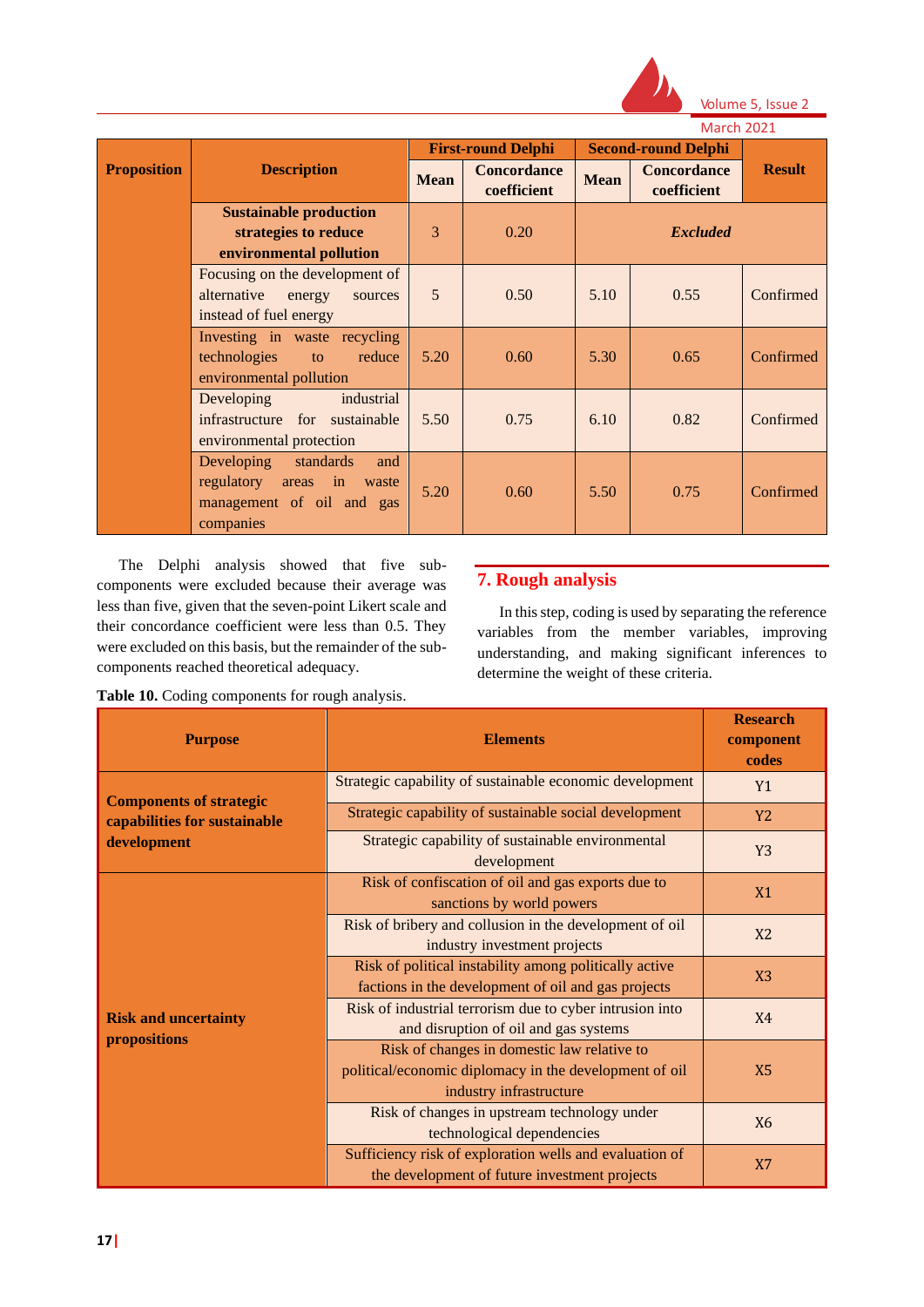| Petroleum       |                                                          |                  |
|-----------------|----------------------------------------------------------|------------------|
| <b>Business</b> |                                                          |                  |
| Review          |                                                          |                  |
|                 |                                                          |                  |
|                 | Technical and knowledge risks in geology for the         |                  |
|                 | development of oil and gas fields, such as the type of   | X <sub>8</sub>   |
|                 | structure.                                               |                  |
|                 | Risk of failure to accurately estimate requirements      | X9               |
|                 |                                                          |                  |
|                 | Risk of expertise and efficiency of employers in charge  | X <sub>10</sub>  |
|                 | of oil and gas development projects                      |                  |
|                 | Accident management risk in investment projects in the   | <b>X11</b>       |
|                 | oil industry                                             |                  |
|                 | Risk of oil and gas leakage at sea and an increase in    | X <sub>12</sub>  |
|                 | environmental pollution                                  |                  |
|                 | Risk of supply and development of oil industry projects  | X <sub>1</sub> 3 |
|                 | Operational risks, such as breakdowns and shutdowns of   | X14              |
|                 | machinery in the development of oil and gas projects     |                  |
|                 | Risk of insufficient expertise in the development of oil | X15              |
|                 | and gas projects                                         |                  |

It is now time to calculate the weight of the research criteria with a gray hierarchical analysis process after developing the research propositions and components. To this end, the experts' opinions were collected after forming a pairwise comparison matrix. The next step involved determining the extent to which every pairwise comparison matrix was incompatible. The next step may be launched if the pairwise comparison questionnaires' incompatibility (inconsistency) value is standard (less

than 0.1). The pairwise comparison questionnaires would otherwise be returned to experts for review. The experts' opinions were converted to interval numbers after confirming the compatibility value of pairwise comparison questionnaires using rough theory (Equations  $(1)$ – $(6)$ ). Lastly, the weight of the criteria was obtained using Equations (8)–(10). The results from gray hierarchical analysis calculations are shown in Table 11.

|                                |              | <b>Criteria</b> weight |                |                | <b>Element weight</b> | <b>Final element weight</b> |              |       |       |  |  |  |  |  |  |  |  |  |  |  |  |  |     |       |       |       |
|--------------------------------|--------------|------------------------|----------------|----------------|-----------------------|-----------------------------|--------------|-------|-------|--|--|--|--|--|--|--|--|--|--|--|--|--|-----|-------|-------|-------|
| <b>Purpose</b>                 | Lower        | <b>Upper</b>           | <b>Element</b> | Lower          | <b>Upper</b>          | <b>Lower</b>                | <b>Upper</b> |       |       |  |  |  |  |  |  |  |  |  |  |  |  |  |     |       |       |       |
|                                | <b>bound</b> | <b>bound</b>           |                | <b>bound</b>   | <b>bound</b>          | <b>bound</b>                | bound        |       |       |  |  |  |  |  |  |  |  |  |  |  |  |  |     |       |       |       |
|                                | (L)          | (U)                    |                | (L)            | (U)                   | (L)                         | (U)          |       |       |  |  |  |  |  |  |  |  |  |  |  |  |  |     |       |       |       |
| <b>Components of strategic</b> |              |                        | Y1             | 0.179          | 0.244                 | 0.163                       | 0.244        |       |       |  |  |  |  |  |  |  |  |  |  |  |  |  |     |       |       |       |
| capabilities for               | 0.79         | 0.87                   | <b>Y2</b>      | 0.123          | 0.169                 | 0.108                       | 0.169        |       |       |  |  |  |  |  |  |  |  |  |  |  |  |  |     |       |       |       |
| sustainable development        |              |                        | Y3             | 0.271          | 0.312                 | 0.255                       | 0.312        |       |       |  |  |  |  |  |  |  |  |  |  |  |  |  |     |       |       |       |
|                                |              |                        | X1             | 0.250          | 0.322                 | 0.221                       | 0.322        |       |       |  |  |  |  |  |  |  |  |  |  |  |  |  |     |       |       |       |
|                                |              |                        | X2             | 0.308          | 0.396                 | 0.299                       | 0.396        |       |       |  |  |  |  |  |  |  |  |  |  |  |  |  |     |       |       |       |
|                                |              |                        | X3             | 0.443          | 0.571                 | 0.410                       | 0.571        |       |       |  |  |  |  |  |  |  |  |  |  |  |  |  |     |       |       |       |
|                                |              |                        | <b>X4</b>      | 0.412          | 0.502                 | 0.398                       | 0.502        |       |       |  |  |  |  |  |  |  |  |  |  |  |  |  |     |       |       |       |
|                                |              |                        | X <sub>5</sub> | 0.269          | 0.375                 | 0.231                       | 0.375        |       |       |  |  |  |  |  |  |  |  |  |  |  |  |  |     |       |       |       |
|                                |              |                        |                | X <sub>6</sub> | 0.610                 | 0.713                       | 0.602        | 0.713 |       |  |  |  |  |  |  |  |  |  |  |  |  |  |     |       |       |       |
| <b>Risk and uncertainty</b>    |              |                        | <b>X7</b>      | 0.257          | 0.341                 | 0.211                       | 0.341        |       |       |  |  |  |  |  |  |  |  |  |  |  |  |  |     |       |       |       |
| propositions                   | 0.49         | 0.63                   | <b>X8</b>      | 0.330          | 0.420                 | 0.303                       | 0.420        |       |       |  |  |  |  |  |  |  |  |  |  |  |  |  |     |       |       |       |
|                                |              |                        | <b>X9</b>      | 0.702          | 0.791                 | 0.668                       | 0.791        |       |       |  |  |  |  |  |  |  |  |  |  |  |  |  |     |       |       |       |
|                                |              |                        | X10            | 0.454          | 0.562                 | 0.419                       | 0.562        |       |       |  |  |  |  |  |  |  |  |  |  |  |  |  |     |       |       |       |
|                                |              |                        |                |                | X11                   | 0.188                       | 0.269        | 0.120 | 0.269 |  |  |  |  |  |  |  |  |  |  |  |  |  |     |       |       |       |
|                                |              |                        | X12            | 0.432          | 0.560                 | 0.401                       | 0.560        |       |       |  |  |  |  |  |  |  |  |  |  |  |  |  |     |       |       |       |
|                                |              |                        | X13            | 0.209          | 0.289                 | 0.195                       | 0.289        |       |       |  |  |  |  |  |  |  |  |  |  |  |  |  |     |       |       |       |
|                                |              |                        |                |                |                       |                             |              |       |       |  |  |  |  |  |  |  |  |  |  |  |  |  | X14 | 0.292 | 0.358 | 0.231 |
|                                |              |                        | X15            | 0.166          | 0.283                 | 0.121                       | 0.283        |       |       |  |  |  |  |  |  |  |  |  |  |  |  |  |     |       |       |       |

**Table 11.** Results of the gray-hierarchical analysis process.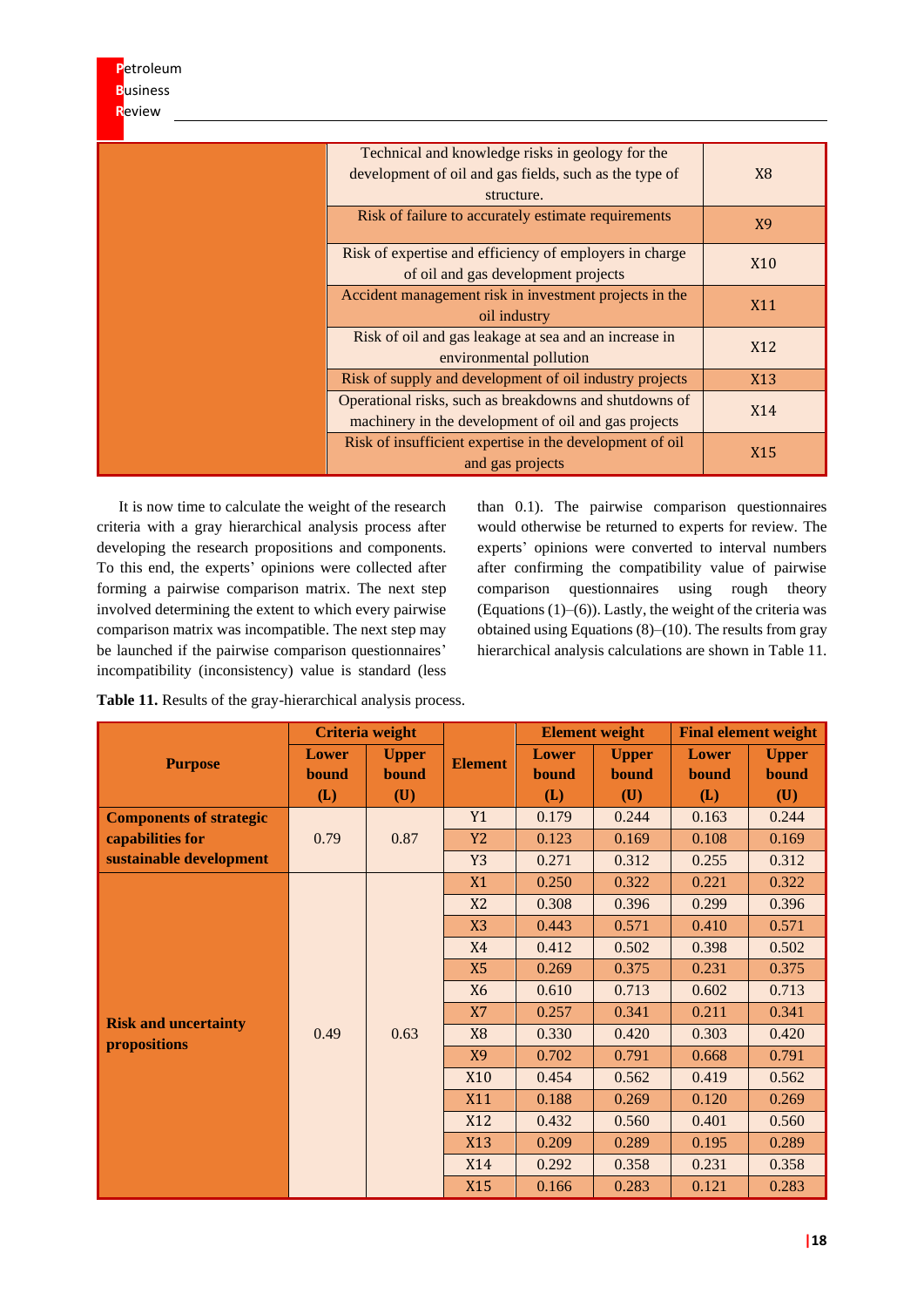

Depending on the final weight of each component and proposition, their incompatibility was found to be lower than 0.1. Therefore, the second round of rough analysis can be conducted. The next step is to form a problem decision matrix after calculating the weight of the research criteria. The experts' opinions on the situation of each alternative were initially collected using the Vikor questionnaire to form the interval decision matrix, the results of which are presented in Table 12.

|  |  |  |  |  | Table 12. Expert opinion on each option based on each criterion. |  |
|--|--|--|--|--|------------------------------------------------------------------|--|
|  |  |  |  |  |                                                                  |  |

|                | <b>First participant</b>  |                |                |    |                |                                                                                                         |    |                |              |                 |     |                 |              |     |                 |
|----------------|---------------------------|----------------|----------------|----|----------------|---------------------------------------------------------------------------------------------------------|----|----------------|--------------|-----------------|-----|-----------------|--------------|-----|-----------------|
|                | X1                        | X <sub>2</sub> | X3             | X4 | X <sub>5</sub> | X <sub>6</sub>                                                                                          | X7 | X <sub>8</sub> | X9           | X <sub>10</sub> | X11 | X <sub>12</sub> | X13          | X14 | X <sub>15</sub> |
| Y1             | 14                        | 5              | 3              | 13 | 12             | 5                                                                                                       | 8  | 3              | 12           | 10              |     | 5               | 14           | 12  | 14              |
| Y <sub>2</sub> | 13                        | 14             | 13             | 6  | 11             | 5                                                                                                       | 4  | $\overline{7}$ | 6            | 13              | 13  | 7               | 5            | 4   | 10              |
| Y <sub>3</sub> | 5                         | 4              | 3              |    | 10             | 12                                                                                                      | 6  | 9              | 5            | 4               | 6   | 15              | 5            | 6   | 6               |
|                | <b>Second participant</b> |                |                |    |                |                                                                                                         |    |                |              |                 |     |                 |              |     |                 |
|                | X1                        | X <sub>2</sub> | X <sub>3</sub> | X4 | X <sub>5</sub> | <b>X6</b>                                                                                               | X7 | X <sub>8</sub> | X9           | X <sub>10</sub> | X11 | <b>X12</b>      | <b>X13</b>   | X14 | X <sub>15</sub> |
| Y1             | 14                        |                | 5              | 14 | 12             | 6                                                                                                       | 6  | 4              | 13           | 12              | 6   |                 | 13           | 11  | 13              |
| <b>Y2</b>      | 14                        | 13             | 14             | 8  | 10             | $\overline{7}$                                                                                          | 7  | 10             | $\mathbf{r}$ | 10              | 11  | 6               | 9            | 5   | 12              |
| Y <sub>3</sub> | $\mathbf{r}$              | 8              | 3              | 8  | 13             | 13                                                                                                      | 8  | 10             | 4            | 5               | Ξ   | 15              | $\mathbf{r}$ |     | 8               |
|                |                           |                |                |    |                | * Note: Due to the page limitation of the paper, only the answers of the two participants are provided. |    |                |              |                 |     |                 |              |     |                 |

After the experts' opinions on the status of each option in each proposition are distributed and analyzed, a decision matrix is created to analyze the problem. The analyses of 32 senior managers in companies operating in the oil industry as members of the target population of **Table 13.** Interval decision matrix for process analysis.

the quantitative section need to be translated into the interval numbers to form a decision table. Score analyses are converted to interval numbers by using Equations (1)–(6). Table 13 presents the interval decision matrix obtained from the rough method:

|                | X1                    |                       | <b>X2</b>           |                                                      | X3                                   |                                    | <b>X4</b>          |                    | <b>X5</b>         |                                             | <b>X6</b>                    |                                            | <b>X7</b>              |                       |
|----------------|-----------------------|-----------------------|---------------------|------------------------------------------------------|--------------------------------------|------------------------------------|--------------------|--------------------|-------------------|---------------------------------------------|------------------------------|--------------------------------------------|------------------------|-----------------------|
|                | (T) punoq<br>Lower    | buund<br>Upper        | $P^{quad}$<br>Lower | punoq<br>Upper                                       | $(1)$ punoq<br>Lower                 | bunod<br>Upper                     | bound(L)<br>Lower  | bund<br>Upper      | bound(L)<br>Lower | bunod<br>Upper                              | (T) punoq<br>Lower           | bound<br>Upper                             | $P^{1}$<br>Lower       | bound<br>Upper        |
| <b>Y1</b>      | 29.56                 | 32.02                 | 18.01               | 26.16                                                | 25                                   | 28                                 | 2.066              | 29.18              | 34                | 37                                          | 1.908                        | 21.44                                      | 1.149                  | 20.88                 |
| Y <sub>2</sub> | 28.79                 | 30.14                 | 17.11               | 2.093                                                | 2.567                                | 29.19                              | 27                 | 29                 | 2.179             | 31.10                                       | 22.69                        | 24.15                                      | 17.65                  | 19.12                 |
| Y <sub>3</sub> | 30.30                 | 32.89                 | 14.77               | 16.46                                                | 26.15                                | 2.967                              | 25.90              | 2.117              | 31.12             | 3.024                                       | 17.63                        | 1.919                                      | 22.81                  | 2.014                 |
|                | <b>X8</b>             |                       | <b>X9</b>           |                                                      | <b>X10</b>                           |                                    | <b>X11</b>         |                    | <b>X12</b>        |                                             | <b>X13</b>                   |                                            | <b>X14</b>             |                       |
|                | $(1)$ punoq<br>Lower  | bound (U)<br>Upper    | bound (L)<br>Lower  | bound (U)<br>$\mathbf{U}$ pper                       | $(1)$ punoq<br>Lower                 | $\overline{\text{binom}}$<br>Upper | bound (L)<br>Lower | bound (U)<br>Upper | bound(L)<br>Lower | $\overline{b}$ ound $\overline{c}$<br>Upper | $\frac{1}{2}$ punoq<br>Lower | $\overline{\text{bound}}$<br>$\Omega$ pper | $binom{d}{k}$<br>Lower | bound (U)<br>$U$ pper |
| <b>Y1</b>      | 26.15                 | 27.17                 | 20.20               | 21.13                                                | 13                                   | 15                                 | 24.56              | 16.39              | 27.80             | 29.20                                       | 20.60                        | 22.01                                      | 14.94                  | 16.33                 |
| Y <sub>2</sub> | 28.55                 | 30.07                 | 19.16               | 20.09                                                | 14.49                                | 16.50                              | 23.70              | 15.10              | 28.17             | 30.45                                       | 19.19                        | 21.10                                      | 13.08                  | 14.61                 |
| Y <sub>3</sub> | 26.76                 | 28.11                 | 18.40               | 19.93                                                | 13.79                                | 15.32                              | 19.55              | 19.81              | 28.51             | 30.76                                       | 17.50                        | 19.13                                      | 19.10                  | 21.15                 |
|                | X15                   |                       |                     | Ranked first in the effectiveness of<br>propositions |                                      |                                    |                    |                    |                   |                                             |                              |                                            |                        |                       |
|                | Lower<br>bound<br>(L) | Upper<br>bound<br>(U) |                     |                                                      | Ranked second in the effectiveness   | of propositions                    |                    |                    |                   |                                             |                              |                                            |                        |                       |
| <b>Y1</b>      | 20.71                 | 23.54                 |                     |                                                      |                                      |                                    |                    |                    |                   |                                             |                              |                                            |                        |                       |
| <b>Y2</b>      | 21.09                 | 24.11                 |                     |                                                      | Ranked third in the effectiveness of |                                    |                    |                    |                   |                                             |                              |                                            |                        |                       |
| Y <sub>3</sub> | 20.55                 | 22.64                 |                     |                                                      |                                      | propositions                       |                    |                    |                   |                                             |                              |                                            |                        |                       |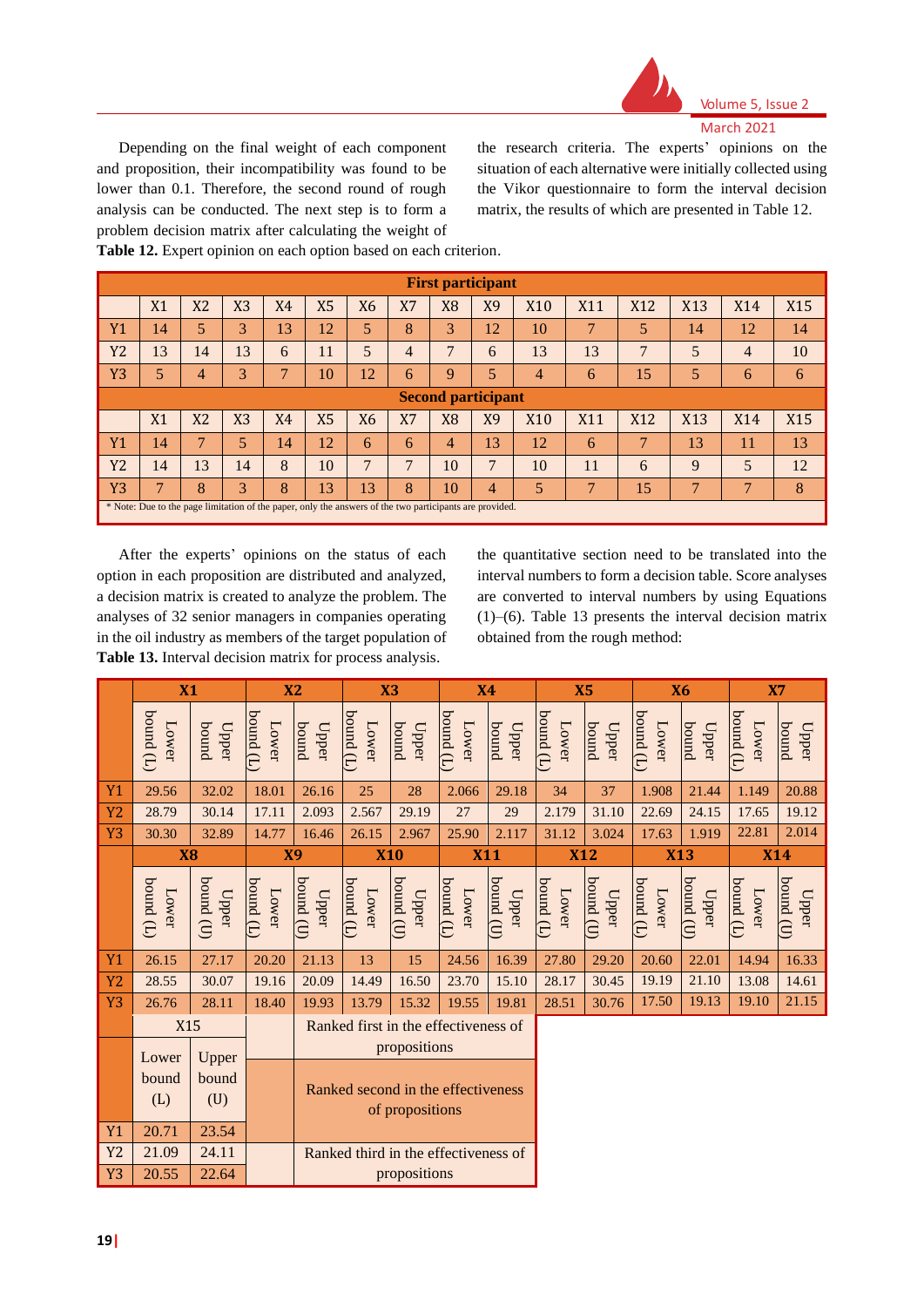The risk associated with changes in domestic legislation relative to political and economic diplomacy in the growth of oil and gas infrastructure (X5) as a central proposition for risk and uncertainty in the area of political and legal risks, which should be considered as a criterion influencing strategic capabilities for sustainable development. The risk of oil and gas exportations being confiscated as a result of world powers sanctions (X1) has also been found to be another significant proposition of the set of risk and uncertainty propositions in the field of political and legal risks, which ranked second in terms of affecting the strategic capabilities for sustainable development. It was also found that the risk of oil and gas spills at sea and increased environmental pollution (X12) as a structural and management risk proposition ranked third for the effectiveness of the strategic Table 14. Determining positive and negative ideals.

capabilities for sustainable development. Research propositions must now be re-analyzed to perform gray Vikor analysis. The gray Vikor approach is used to optimize the reference variable criteria (risk and uncertainty propositions) of the most efficient legal component as the most critical feature of rough analysis (components of strategic capabilities for sustainable development). In other words, this step involves selecting the most effective legal variables, i.e., strategic capabilities for sustainable development. To this end, the degree of positive ideals  $(f_j^*)$  and negative ideals  $(f_j^-)$ must be determined in the form of each of the decision matrix parameters after creating the decision matrices. The results obtained are presented in Table 14.

|           | X1 | X2 | X3 | X4 | <b>X5</b> | <b>X6</b> | X7 | X8 |  |  |                                                                                                                                                                                                                                   |  |
|-----------|----|----|----|----|-----------|-----------|----|----|--|--|-----------------------------------------------------------------------------------------------------------------------------------------------------------------------------------------------------------------------------------|--|
| $(f_i^*)$ |    |    |    |    |           |           |    |    |  |  | 32.61   16.90   26.17   27.14   36.46   20.57   18.83   23.12   20.82   19.78   19.14   30.28   20.24   1.18   2.75                                                                                                               |  |
|           |    |    |    |    |           |           |    |    |  |  | $\lceil (f_i^-) \rceil$ 17.33 $\lceil 12.48 \rceil$ 17.20 $\lceil 17.37 \rceil$ 18.65 $\lceil 13.16 \rceil$ 13.02 $\lceil 15.15 \rceil$ 15.57 $\lceil 13.43 \rceil$ 13.26 $\lceil 16.96 \rceil$ 14.07 $\lceil 1.221 \rceil$ 1.095 |  |

As shown, none of the propositions has a higher negative ideal than the positive ideal, indicating the effectiveness of all the propositions concerning strategic capabilities for sustainable development. However, the results reaffirmed the risk of changing domestic laws concerning policy/economic diplomacy for the development of the infrastructure of the oil industry (X5), as the most significant risk and uncertainty proposition in the area of political and legal risks, which has a more significant impact on sustainable strategic capabilities than the other propositions. This result shows that if controlled, this proposition plays a **Table 15.** Analysis of Gray Vikor propositions.

significant role in sustainable strategic capabilities among the set of risk and uncertainty propositions. However, the Q-criterion analysis should be used as a measure of gray Vikor to identify the most effective strategic capabilities for sustainable development based on risk and uncertainty propositions in the oil industry. That is,  $S_i^U$ ,  $S_i^L$ ,  $R_i^U$ ,  $R_i^L$  are determined first based on Equations  $(16)$ – $(19)$ . Then, following the determination of propositions, the principal proposition of Gray VIKOR, i.e., Q, is specified from Equations (20) and (21). The results of the calculations are listed in Table 15.

| Sustainable development<br>strategies                               | Code      | $S_i^U$           | $S_i^L$  | $R_i^U$  | $R_i^L$  | $Q_i^U$  | $Q_i^L$   |
|---------------------------------------------------------------------|-----------|-------------------|----------|----------|----------|----------|-----------|
| Strategic capability of<br>sustainable economic<br>development      | Y1        | 1.100382          | 2.302211 | 0.337070 | 0.451425 | 0.399032 | 0.5843393 |
| Strategic capability of<br>sustainable social<br>development        | <b>Y2</b> | 1.121834          | 2.427365 | 0.397308 | 0.555426 | 0.483760 | 0.6008376 |
| Strategic capability of<br>sustainable environmental<br>development | Y3        | 1.534555          | 2.902918 | 0.443870 | 0.810297 | 0.703243 | 0.8231441 |
| Assessment criteria                                                 |           | Propositions      |          | $S^*$    | $S^-$    | $R^*$    | $R^-$     |
|                                                                     |           | Proposition value |          | 0.805536 | 3.223918 | 0.612443 |           |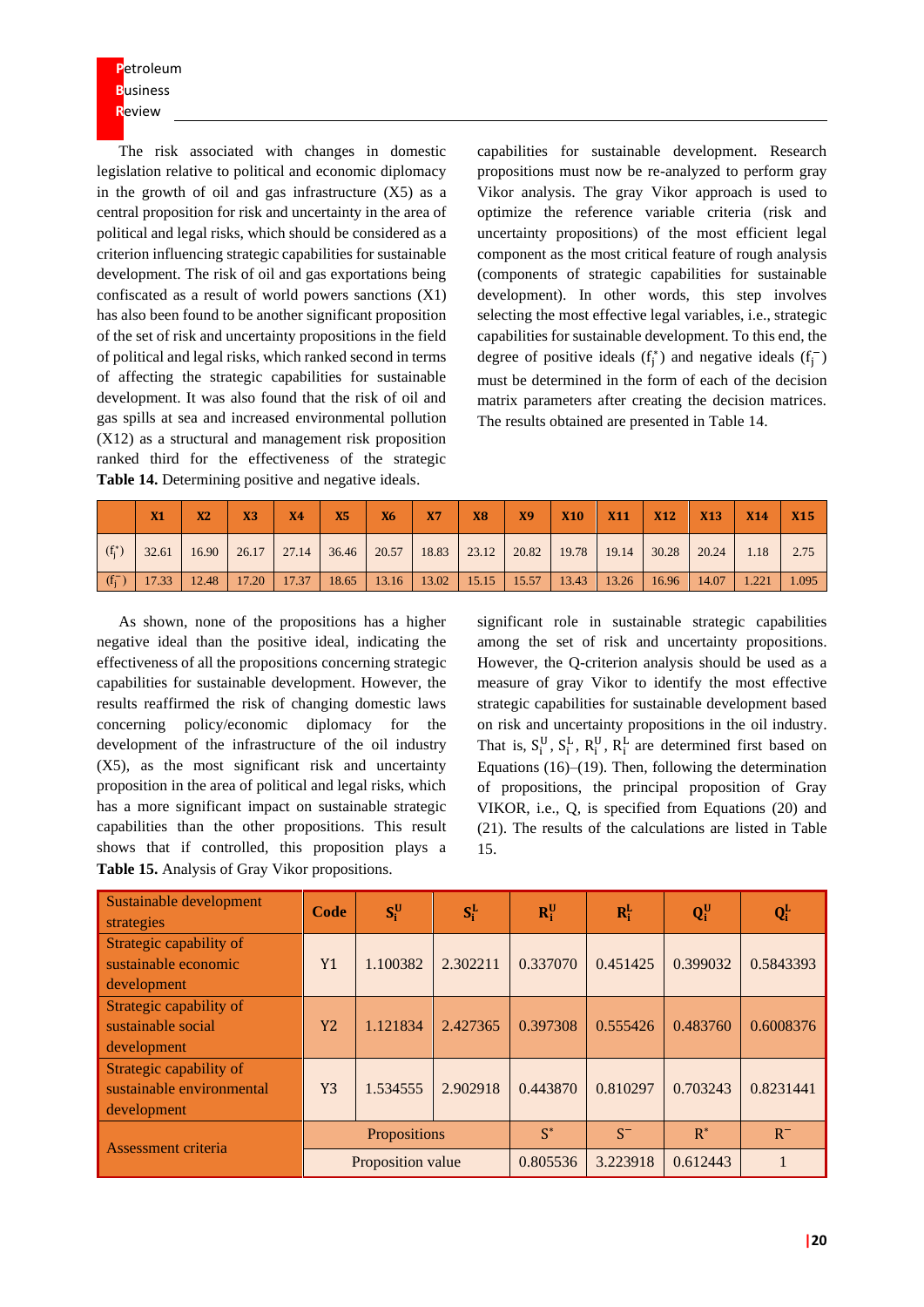

The strategic capability for sustainable development 'Y1' is the essential capability of strategic development capabilities that need to be considered in the oil industry, based on the analytical criterion Q, as a measure of Gray Vikor analysis. Additionally, given that  $Q_i^L$  is equal to 0.6008, the strategic capabilities for sustainable social development ranked the following strategic capabilities for sustainable environmental development. Accordingly, the strategic capabilities of sustainable economic development are the principal capabilities under sanctions that should be noticed under the most potential risks, including the risk of changes in domestic regulations relative to political/economic diplomacy in developing the infrastructure of the oil industry (X5), and the risk of confiscating oil and gas exports due to sanctions of world powers (X1).

### **8. Conclusions**

The conclusion indicated the risk of changing domestic regulations relative to political/economic diplomacy (X5). In analyzing this proposition, it should be noted that failure to use diplomatic potentials, both politically and economically, to attract knowledge or capital for oil and gas production and exploration, on the one hand, and to attract foreign capital and use oil sales opportunities among competing countries, on the other hand, contribute to increased risks in the development of the oil industry infrastructure. The results of this research were consistent with those of Jagoda and Wojcik (2019), Jiang et al. (2019), Sumbal et al. (2018), Singla et al. (2018), Reed and Arayici (2015), and Roosta et al. (2019).

Based on the results obtained, firms operating in the oil industry are suggested to attract technical and technological knowledge to develop exploration, mining, and production infrastructure in this industry by enhancing political and economic diplomacy with businesses with indigenous knowledge, including within developed countries. The strength and capacity of internal knowledge can also help pave the way for the growth of strategic capabilities for future sustainable development. It is also proposed that risk planning be constantly evaluated, and the damage caused by these risks should be taken as alternative scenarios to control risk and uncertainty in developing oil industry plans and projects. This enables them to make the best decisions to control the risks and uncertainties in the shortest possible time.

#### **References**

Asgari, M, M., Sadeghishahdani, M, Syfloo, S. (2017).

Identifying and Prioritizing the Risks of Upstream Oil and Gas Projects in Iran Using the Risk Breakdown Structure (RBS) and TOPSIS Techniques, Quarterly Journal of Economic Research and Policy, 24(78): 96–57 (In Persian).

- Asghari, S, A. (2017). Evaluation of the Sustainable Development Goal in the Context of Continuation of Mainstream Sustainable Development in Agenda 2030. Popularization of Science, 8(1): 27–41 (In Persian).
- Augier, M., Teece, D. J., (2009). Dynamic capabilities and the role of managers in business strategy and economic performance, Organization Science, 20(2): 410–421
- Bagheri, M., Shirmardi Dezaki, M. (2019). State participation in petroleum exploration and production projects: concept, objects, and challenges. Journal Of Researches Energy Law Studies, 5(2), 251–273 (In Persian).
- Barbero, S., Bicocca, M. (2017). Systemic Design approach in policy-making for sustainable territorial development, The Design Journal, 20(1): 3496-3506. https://doi.org/10.1080/14606925.2017.1352853
- Barney, J. B. (1991). Firm resources and sustained competitive advantage, Journal of Management, 17(1): 99–120.
- Chauhan, A.S., Badhotiya, G.K., Soni, G. and Kumari, P. (2020). Investigating interdependencies of sustainable supplier selection criteria: an appraisal using ISM, Journal of Global Operations and Strategic Sourcing, 13(2): 195–210. https://doi.org/10.1108/JGOSS-02-2019-0017
- Dutta, A. (2017). Modeling and forecasting oil price risk: the role of implied volatility index, Journal of Economic Studies, 44(6): 1003–1016. https://doi.org/10.1108/JES-11-2016-0218
- Eghbal Majd, M., Safari, A., Shaemi Barzoki, A. (2018). The Effect of Strategic Entrepreneurship on Organizational Performance: Role of Dynamic Capabilities of the Organization and Turbulent Business Environment. Journal of Entrepreneurship Development, 11(1): 1–19 (In Persian).
- Ekins, P., Vanner, R. (2007). Sectoral sustainability and sustainability assessment methodologies: A review of methodology in light of collaboration with the UK oil and gas sector, Journal of Environmental Planning and Management, 50(1): 87–111. https://doi.org/10.1080/09640560601048440
- Emami Meibodi, A., Hadi, A. (2017). Analysis of the Transferring Technology Barriers in Buy Back Contracts and Evaluation of The risk of Transferring Technology in New oil Contracts (IPC) in Iran: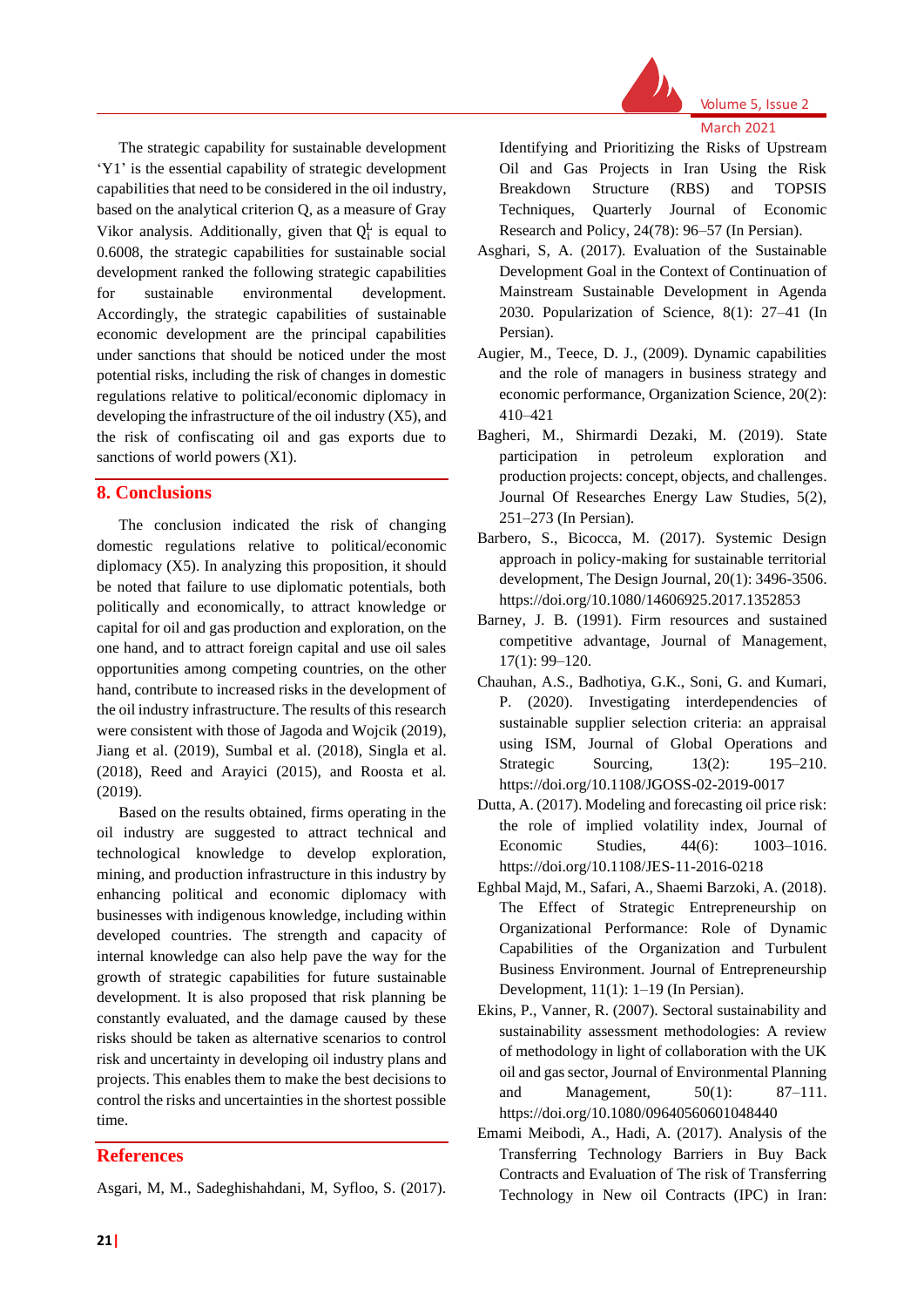Application of "FMEA" Method. Iranian Energy Economics, 6(22): 1–44 (In Persian).

- Escobar, L, F., Verdenburg, H. (2016). Multinational Oil Companies and the Adoption of Sustainable Development: A Resource-Based and Institutional Theory Interpretation of Adoption Heterogeneity, Journal of Business Ethics, 98(2): 39–65. https://doi.org/10.1007/s10551-010-0534-x
- Essid, M. and Berland, N. (2018). Adoption of environmental management tools: the dynamic capabilities contributions, Sustainability Accounting, Management and Policy Journal, 9(3): 229–252. https://doi.org/10.1108/SAMPJ-09-2017-0099
- Famiyeh, S., Kwarteng, A., Darko, D.A. and Osei, V. (2020). Environmental and social impacts identification for small-scale alluvial mining projects, Management of Environmental Quality, 3(31): 564–585. <https://doi.org/10.1108/MEQ-07-2019-0160>
- Ghasemi, A., Ghezelsofla, M., Moslemi Mehni, Y. (2020). Good urban governance as the referential of urban policy: analysis of the content of the fifth and sixth development plans the Islamic Republic of Iran. Majlis and Rahbord, 27(101), 195–221 (In Persian).
- Grant, R. M. (2010). Contemporary Strategy Analysis, John Wiley & Sons Ltd. 7th ed.
- Grunwald, A. (2007). Working Towards Sustainable Development in the Face of Uncertainty and Incomplete Knowledge, Journal of Environmental Policy and Planning, 9(3–4): 245–262. https://doi.org/10.1080/15239080701622774
- Heydari Fatehabad, A., Taklif, A. (2018). Investigating the relationship between security of crude oil exports demand and investment in the upstream oil industry in OPEC member countries. Iranian Energy Economics, 7(28), 51–81 (In Persian).
- Hilson, G., Basu, A, J. (2003). Devising indicators of sustainable development for the mining and minerals industry: An analysis of critical background issues, International Journal of Sustainable Development and World Ecology, 10(4): 319–331. https://doi.org/10.1080/13504500309470108
- Jagoda, K., Wojcik, P. (2019). Implementation of risk management and corporate sustainability in the Canadian oil industry: An evolutionary perspective, Accounting Research Journal, 32(3): 381–398. https://doi.org/10.1108/ARJ-05-2016-0053
- Jalalibal, Z., Haji Yakhchali, S., Bozorgi Amiri, A., Imani, S. (2017). Identifying Criteria for Sustainable Development Affecting Project Selection with Relationships Between Them, Science and Technology Policy Quarterly, 6(3): 33–15 (In Persian).
- Jiang, Y., Jia, F., Blome, C. and Chen, L. (2019). Achieving sustainability in global sourcing: towards a conceptual framework, Supply Chain Management, 25(1): 35–60. https://doi.org/10.1108/SCM-12- 2018-0448
- Kassem, M., Khoiry, M.A. and Hamzah, N. (2019). Risk factors in oil and gas construction projects in developing countries: a case study, International Journal of Energy Sector Management, 13(4): 846– 861. https://doi.org/10.1108/IJESM-11-2018-0002
- Kassem, M., Khoiry, M.A. and Hamzah, N. (2020). Structural modeling of internal risk factors for oil and gas construction projects, International Journal of Energy Sector Management, 14(5): 975–1000. <https://doi.org/10.1108/IJESM-11-2019-0022>
- Kim, H., Marcouiller, D, W. (2020). Making sense of resilience planning and policy in the pursuit of sustainable development and disaster risk reduction, Climate, and Development, 12(3): 228–240. https://doi.org/10.1080/17565529.2019.1613215
- Lee, J., Rehner, T., Choi, H., Bougere, A. and Osowski, T. (2016). The Deepwater Horizon oil spill and factors associated with depressive symptoms among residents of the Mississippi Gulf Coast: A path analysis, Disaster Prevention, and Management, 25(4): 534–549. [https://doi.org/10.1108/DPM-01-](https://doi.org/10.1108/DPM-01-2016-0014) [2016-0014](https://doi.org/10.1108/DPM-01-2016-0014)
- Lessmann, O., Rauschmayer, F. (2013). Reconceptualizing Sustainable Development on the Basis of the Capability Approach: A Model and Its Difficulties, Journal of Human Development and Capabilities, 14(1): 95–114. https://doi.org/10.1080/19452829.2012.747487
- Malekshah, A., Seyed Morteza Hosseini, R. (2020). Review of risk management in production participation contracts, oil and gas exploration and production monthly, 177(4): 57–65 (In Persian).
- Ochieng, E.G., Ovbagbedia, O.O., Zuofa, T., Abdulai, R., Matipa, W., Ruan, X. and Oledinma, A. (2018). Utilizing a systematic knowledge management-based system to optimize project management operations in oil and gas organizations, Information Technology and People,  $31(2)$ : 527–556. https://doi.org/10.1108/ITP-08-2016-0198
- Read, L. and Arayici, Y. (2015). Can soap be a sustainable alternative to petroleum-based thermal insulation? Structural Survey, 33(2): 167–190. https://doi.org/10.1108/SS-01-2014-0003
- Rezaei Pandari, A. (2020). Designing a framework for sustainable development policy-making by ISM- IPA approach. Majlis and Rahbord, 27(101), 223–242 (In Persian).